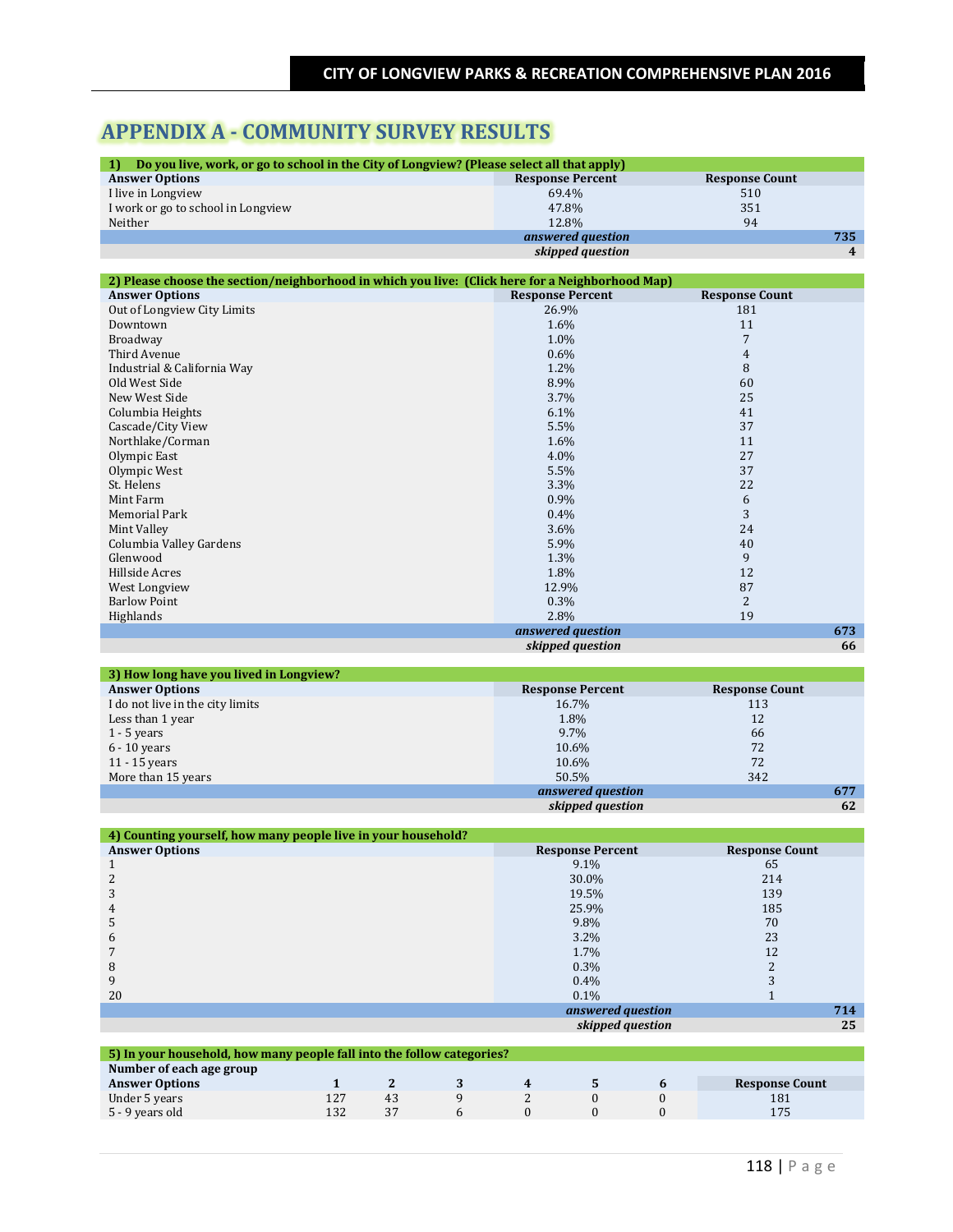| 10 - 14 years old | 97  | 39  | 8 |  |                   | 145 |
|-------------------|-----|-----|---|--|-------------------|-----|
| 15 - 19 years old | 101 | 27  |   |  |                   | 131 |
| 20 - 24 years old | 37  | 16  |   |  |                   | 54  |
| 25 - 40 years old | 90  | 230 | h |  |                   | 326 |
| 41 - 60 years old | 123 | 166 |   |  |                   | 292 |
| Over 60 years     | 86  | 107 |   |  |                   | 198 |
|                   |     |     |   |  | answered question | 716 |
|                   |     |     |   |  | skipped question  | 23  |

| 6) What is your total annual household income? |                         |                       |
|------------------------------------------------|-------------------------|-----------------------|
| <b>Answer Options</b>                          | <b>Response Percent</b> | <b>Response Count</b> |
| I would rather not answer                      | 18.2%                   | 125                   |
| Under \$25,000                                 | $5.1\%$                 | 35                    |
| $$25,000 - $49,999$                            | 14.7%                   | 101                   |
| \$50,000 - \$74,999                            | 20.6%                   | 141                   |
| \$75,000 - \$99,999                            | $16.4\%$                | 112                   |
| \$100,00 or above                              | 25.0%                   | 171                   |
|                                                | answered question       | 685                   |
|                                                | skipped question        | 54                    |

| 7) Which THREE City of Longview Parks do you visit most often? |                     |                            |                           |                        |  |  |
|----------------------------------------------------------------|---------------------|----------------------------|---------------------------|------------------------|--|--|
| <b>Answer Options</b>                                          | <b>Most Visited</b> | <b>Second Most Visited</b> | <b>Third Most Visited</b> | <b>Total Responses</b> |  |  |
| Altrusa                                                        |                     |                            |                           | 8                      |  |  |
| Archie Anderson                                                |                     |                            |                           | 17                     |  |  |
| <b>Bailey Park</b>                                             |                     |                            |                           | 6                      |  |  |
| Cloney Park                                                    |                     | 11                         | 12                        | 27                     |  |  |
| Gerhart Gardens                                                |                     | 21                         | 18                        | 45                     |  |  |
| <b>Community Garden</b>                                        |                     |                            |                           | 9                      |  |  |
| <b>John Null</b>                                               | 23                  | 51                         | 42                        | <u>116</u>             |  |  |
| Kellogg                                                        |                     |                            |                           | 3                      |  |  |
| Lake Sacajawea                                                 | <u>369</u>          | 86                         | 38                        | 520                    |  |  |
| Mark Hoehne                                                    | 9                   | 4                          | 6                         | 19                     |  |  |
| Mint Valley Golf                                               | 25                  | 32                         | 21                        | 78                     |  |  |
| R.A. Long                                                      |                     | 24                         | 32                        | 61                     |  |  |
| Rotary                                                         |                     | 11                         |                           | 22                     |  |  |
| <b>Roy Morse</b>                                               | <b>48</b>           | 39                         | 38                        | <b>125</b>             |  |  |
| 7 <sup>th</sup> Avenue                                         | 17                  | 51                         | 40                        | 108                    |  |  |
| Vandercook                                                     | 13                  | 45                         | 38                        | 96                     |  |  |
| Victoria Freeman                                               |                     | 8                          | 14                        | 25                     |  |  |
| Windemere                                                      |                     | 8                          | 8                         | 18                     |  |  |
|                                                                |                     |                            | answered question         | 566                    |  |  |
|                                                                |                     |                            | skipped question          | 173                    |  |  |

| 8) Approximately how often do you and/or your family visit City of Longview parks each year? |                         |                       |  |  |  |
|----------------------------------------------------------------------------------------------|-------------------------|-----------------------|--|--|--|
| <b>Answer Options</b>                                                                        | <b>Response Percent</b> | <b>Response Count</b> |  |  |  |
| Never                                                                                        | $0.2\%$                 |                       |  |  |  |
| 1 - 5 Visits                                                                                 | 11.7%                   | 67                    |  |  |  |
| $6 - 10$ Visits                                                                              | 13.2%                   | 76                    |  |  |  |
| 11 - 20 Visits                                                                               | 16.7%                   | 96                    |  |  |  |
| $20+Visits$                                                                                  | 58.2%                   | 334                   |  |  |  |
|                                                                                              | answered question       | 574                   |  |  |  |
|                                                                                              | skipped question        | 165                   |  |  |  |

| 9) Please choose the Top 3 park amenities in the City of Longview that you and/or your family look for when visiting a park? |                        |                        |            |                        |  |  |
|------------------------------------------------------------------------------------------------------------------------------|------------------------|------------------------|------------|------------------------|--|--|
| <b>Answer Options</b>                                                                                                        | 1 <sup>st</sup> Choice | 2 <sup>nd</sup> Choice | 3rd Choice | <b>Total Responses</b> |  |  |
| <b>Adult Softball Fields</b>                                                                                                 | 32                     | 15                     |            | 50                     |  |  |
| Boat Launch Facility                                                                                                         |                        |                        |            | 31                     |  |  |
| Disc Golf Course                                                                                                             |                        |                        |            |                        |  |  |
| Football/Lacrosse/Field Hockey                                                                                               |                        |                        |            |                        |  |  |
| <b>Golf Course</b>                                                                                                           | 29                     | 16                     | 13         | 58                     |  |  |
| Gymnasium                                                                                                                    |                        |                        |            |                        |  |  |
| Indoor Swimming Pool                                                                                                         | 18                     |                        |            | 45                     |  |  |
| <b>Indoor Tennis Court</b>                                                                                                   |                        |                        |            |                        |  |  |
| Community/Neighborhood Park                                                                                                  | 34                     |                        | 24         |                        |  |  |
| <b>Community Center</b>                                                                                                      |                        |                        |            | 15                     |  |  |
| Natural Area/Wildlife Habitat                                                                                                | 55                     |                        | 42         | 134                    |  |  |
| Off Leash Dog Area                                                                                                           | 18                     | 14                     | 16         | 48                     |  |  |
| <b>Outdoor Sports Court</b>                                                                                                  |                        | 12                     | 14         | 31                     |  |  |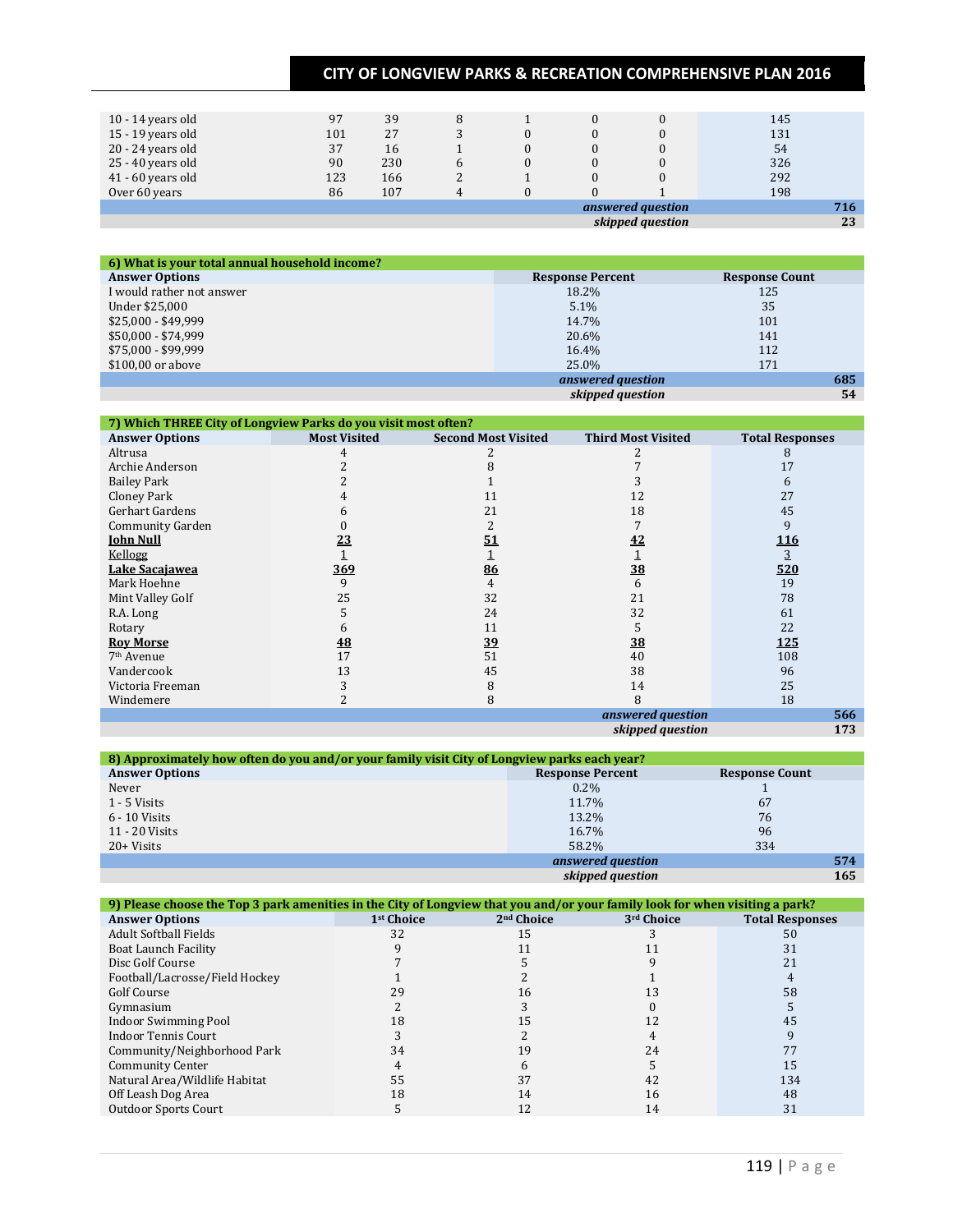| Performing Arts Facility    | 10         | 11        | 10                                                                                                                                                                                                                               | 31                   |
|-----------------------------|------------|-----------|----------------------------------------------------------------------------------------------------------------------------------------------------------------------------------------------------------------------------------|----------------------|
| Picnic Shelter/Area         | 15         | 43        | 55                                                                                                                                                                                                                               | 113                  |
| <b>Playgrounds</b>          | <u>146</u> | <u>51</u> | 37                                                                                                                                                                                                                               | 234                  |
| Skate Park                  |            |           |                                                                                                                                                                                                                                  |                      |
| <b>Restrooms</b>            | 22         | <u>61</u> | 67                                                                                                                                                                                                                               | <u> 150</u>          |
| Soccer Fields               | 17         | 18        | 11                                                                                                                                                                                                                               | 46                   |
| Teen Center                 |            |           |                                                                                                                                                                                                                                  |                      |
| <b>Walking Biking Trail</b> | <u>120</u> | 88        | <u>62</u>                                                                                                                                                                                                                        | 270                  |
| Youth Baseball/Softball     | 23         | 16        | 15                                                                                                                                                                                                                               | 54                   |
|                             |            |           | answered question                                                                                                                                                                                                                | 573                  |
|                             |            |           | $\cdots$ . The contract of the contract of the contract of the contract of the contract of the contract of the contract of the contract of the contract of the contract of the contract of the contract of the contract of the c | $\sim$ $\sim$ $\sim$ |

*skipped question* **166**

| 10) What are the primary reasons you use the City of Longview Parks system? |                         |                       |  |  |  |
|-----------------------------------------------------------------------------|-------------------------|-----------------------|--|--|--|
| <b>Answer Options</b>                                                       | <b>Response Percent</b> | <b>Response Count</b> |  |  |  |
| Enjoying being outdoors in nature                                           | 70.7%                   | 411                   |  |  |  |
| Run or bike for exercise                                                    | 41.0%                   | 238                   |  |  |  |
| Play unorganized sports                                                     | 13.6%                   | 79                    |  |  |  |
| Play organized sports                                                       | 26.7%                   | 155                   |  |  |  |
| Attend special events/concerts/movies                                       | 43.5%                   | 253                   |  |  |  |
| To walk trails and paths                                                    | 69.9%                   | 406                   |  |  |  |
| To play on playgrounds                                                      | 46.0%                   | 267                   |  |  |  |
| To picnic or gather with family                                             | 38.2%                   | 222                   |  |  |  |
| I seldom use City of Longview Parks                                         | $3.6\%$                 | 21                    |  |  |  |
| Other (please specify)                                                      |                         | 54                    |  |  |  |
|                                                                             | answered question       | 581                   |  |  |  |
|                                                                             | skipped question        | 158                   |  |  |  |

| Fishing, kayaking, and enjoying the 4th of July activities at the lake with grandchildren |
|-------------------------------------------------------------------------------------------|
| $g$ olf                                                                                   |
| We live on the Kalama River.                                                              |
| fish                                                                                      |
| Golf                                                                                      |
| Walk dogs, visit with friends                                                             |
| We enjoy Mint Valley Golf Course - only blocks away.                                      |
| Walk my dog                                                                               |
| Play golf                                                                                 |
| Running events                                                                            |
| Senior Center                                                                             |
| Watch organized sports                                                                    |
| Mint Valley tennis                                                                        |
| to walk my dog & talk to others walking theirs; to meditate; to kayak on the lake;        |
| Dog park                                                                                  |
| Fishing                                                                                   |
| Children's activities                                                                     |
| To golf                                                                                   |
| watch grandkids play baseball                                                             |
| Walk dog                                                                                  |
| go 4th is Amazing!!!                                                                      |
| <b>Bike</b> track                                                                         |
| Kids love to play!                                                                        |
| dog park.                                                                                 |
| Girl Scout meetings or activities done outside                                            |
| exercise my dogs                                                                          |
| walk my dog                                                                               |
| family gatherings                                                                         |
| Let the dogs run                                                                          |
| We play pickle ball at Vandercook park.                                                   |
| Play the TDN games                                                                        |
| watching people begging                                                                   |
| photography                                                                               |
| Play Golf at mint Valley                                                                  |
| kid friendly biking                                                                       |
| Tennis!                                                                                   |
| Walk the dog                                                                              |
| church and shopping                                                                       |
| Launch boat at GG park                                                                    |
| Golf                                                                                      |
|                                                                                           |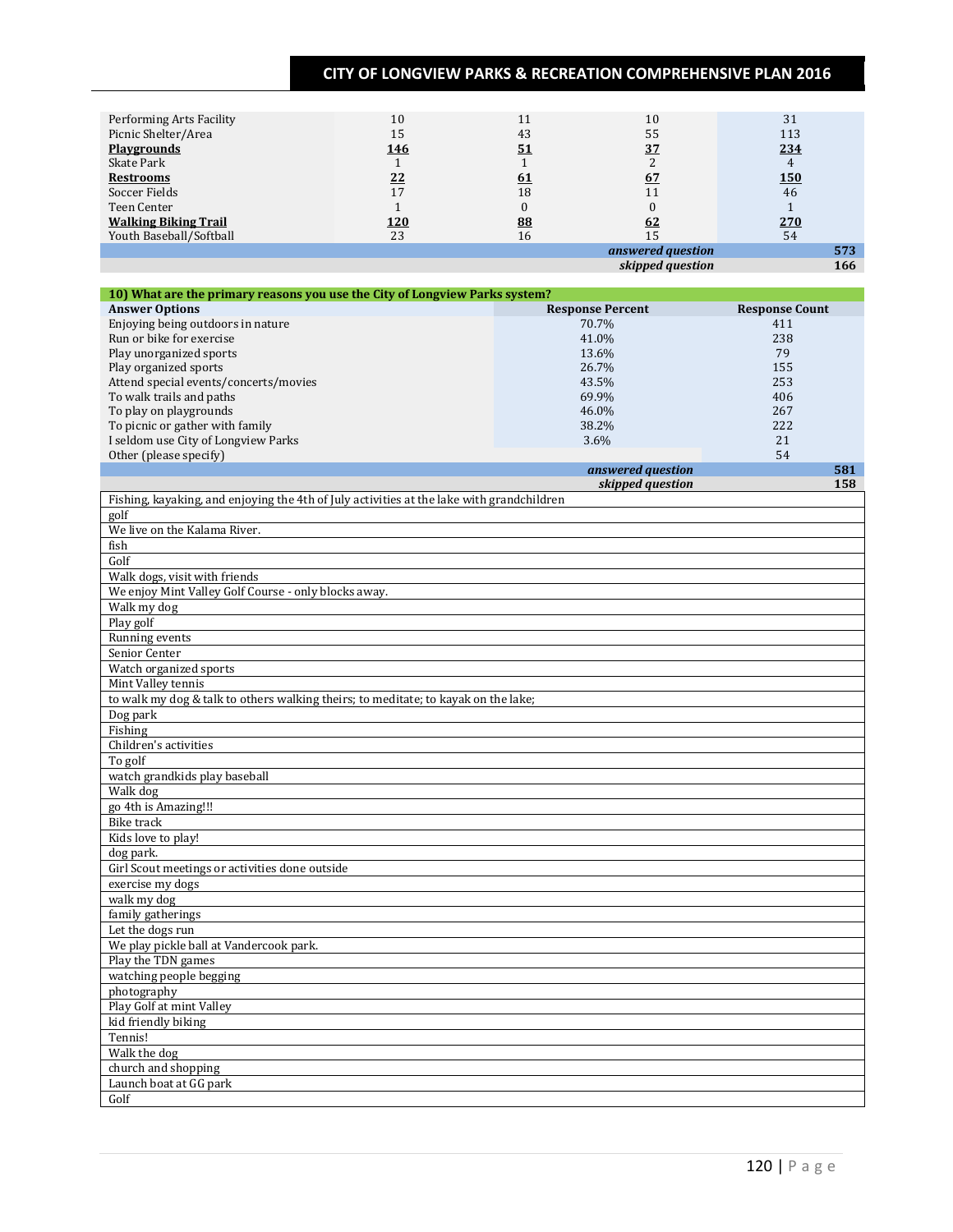| Golf                                                   |
|--------------------------------------------------------|
| Sit and enjoy the river                                |
| Pickleball                                             |
| walk/bike/walk dog etc.                                |
| We are members of the Mint Valley Tennis club as well. |
| Art in the Park and fun runs!                          |
| Play ball with friends                                 |
| baseball                                               |
| To walk my dogs                                        |
| To get kids away from the T.V.                         |
| Exercise the dogs                                      |
| Metal detecting                                        |
| walk with my dog                                       |
| Walk the dog                                           |

| 11) If you seldom use or never use City of Longview Parks, what are your reasons for not doing so? |                         |                       |     |
|----------------------------------------------------------------------------------------------------|-------------------------|-----------------------|-----|
| <b>Answer Options</b>                                                                              | <b>Response Percent</b> | <b>Response Count</b> |     |
| Does not apply - we use them                                                                       | 75.6%                   | 301                   |     |
| Don't know whats available                                                                         | 1.3%                    |                       |     |
| Not interested/no time                                                                             | 1.8%                    |                       |     |
| Lack of facilities                                                                                 | 3.8%                    | 15                    |     |
| Too far away/not conveniently located                                                              | 2.5%                    | 10                    |     |
| Don't know where they are                                                                          | 0.3%                    |                       |     |
| Feel unsafe                                                                                        | 7.5%                    | 30                    |     |
| Poorly maintained                                                                                  | 6.3%                    | 25                    |     |
| Too crowded                                                                                        | $0.8\%$                 | 3                     |     |
| Don't have transportation                                                                          | 0.3%                    |                       |     |
| Other (please specify)                                                                             |                         | 32                    |     |
|                                                                                                    | answered question       |                       | 398 |
|                                                                                                    | skipped question        |                       | 341 |
| Busy. Gravel hard on knees and back.                                                               |                         |                       |     |
| Too far away                                                                                       |                         |                       |     |
| we do not live in Longview, we live in Castle Rock area                                            |                         |                       |     |

| TUU IAI AWAY                                                                                                                           |
|----------------------------------------------------------------------------------------------------------------------------------------|
| we do not live in Longview, we live in Castle Rock area                                                                                |
| bathrooms are locked or filthy, no soap smell of urine                                                                                 |
| I live in Woodland                                                                                                                     |
| The bathrooms are gross and full of druggies.                                                                                          |
| not enough shaded walking/biking trails                                                                                                |
| Longview parks are not appealing                                                                                                       |
| Feel unsafe and they are very poorly maintained (includes restrooms)                                                                   |
| poor bathrooms                                                                                                                         |
| bathrooms!!!!!!!!!!!!!!!!!!!!! not open or clean                                                                                       |
| I live outside the city.                                                                                                               |
| There are many obvious signs of drug use in our area parks                                                                             |
| homeless/bums                                                                                                                          |
| We have found the bathrooms to be disgusting and do not use them. We have also found needles and a meth pipe, and that concerns me re: |
| my daughter's safety                                                                                                                   |
| Drug Users                                                                                                                             |
| beggars                                                                                                                                |
| gross unsafe bathrooms                                                                                                                 |
| Busy, not all are appealing, access can be difficult or awkward                                                                        |
| Lack of RV/Camping near the River                                                                                                      |
| Bathrooms seldom open unless it's sports season - no bathrooms at Victoria Freeman Park.                                               |
| Drug paraphernalia                                                                                                                     |
| no outdoor pool in lonview or kelso                                                                                                    |
| Restroom cleanliness and safety                                                                                                        |
| Play equipment in poor repair, dog crap                                                                                                |
| Bathrooms are scary                                                                                                                    |
| uncovered play arearain                                                                                                                |
| Worry about homeless/drug users and needles                                                                                            |
| Dont like the way its ran                                                                                                              |
| Other dogs in the park which are off leash are a danger to my little beagles                                                           |
| Baseball/softball fields need to be taken care of                                                                                      |
| Bathrooms are horrible and it doesn't feel safe.                                                                                       |
|                                                                                                                                        |

| 12) Overall, how would you rate the physical condition of the City of Longview Parks you have visited? |                         |
|--------------------------------------------------------------------------------------------------------|-------------------------|
| <b>Answer Options</b>                                                                                  | <b>Response Percent</b> |

I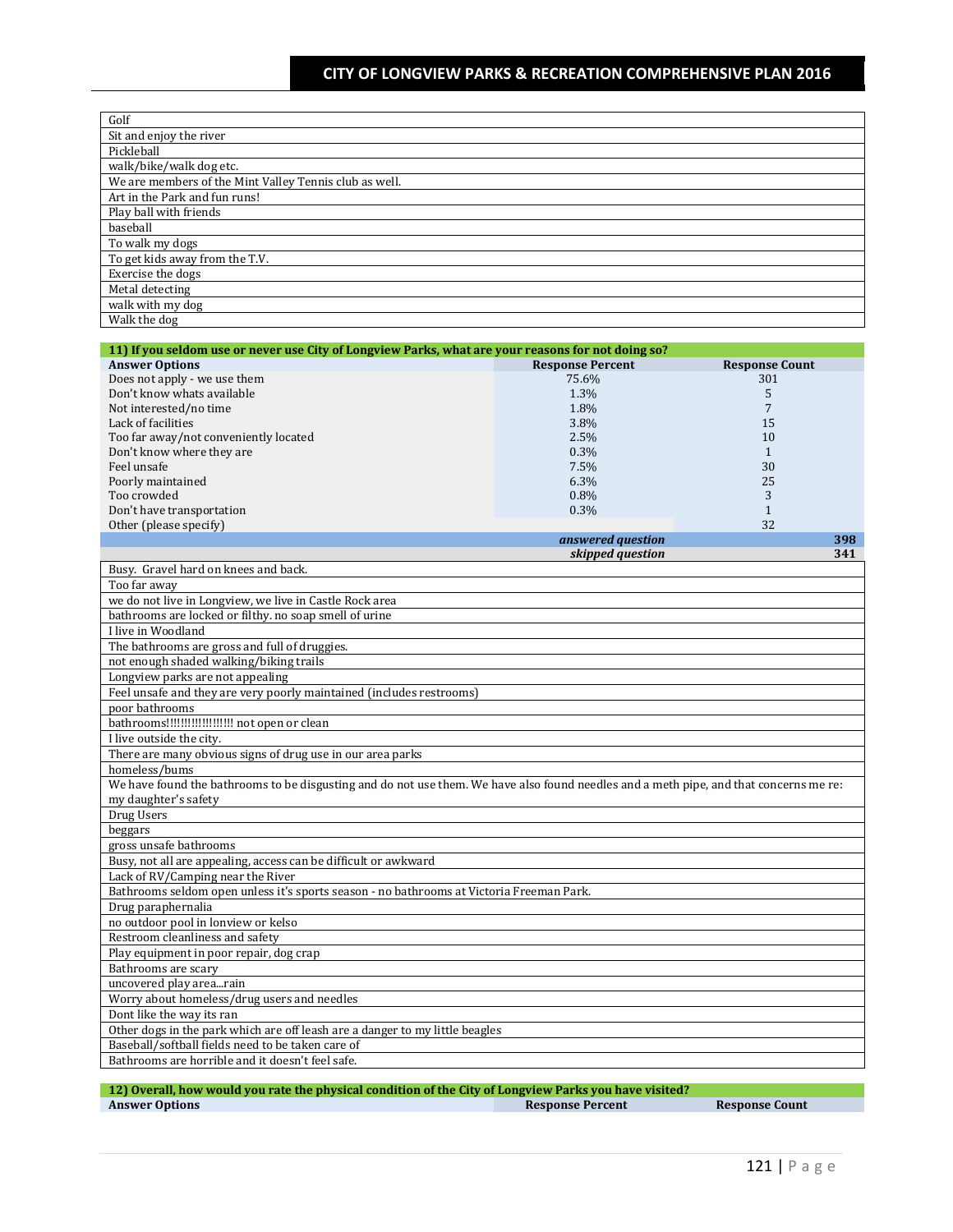| Excellent                                                                     | 17.8%                   | 104                   |     |
|-------------------------------------------------------------------------------|-------------------------|-----------------------|-----|
| Good                                                                          | 55.5%                   | 324                   |     |
| Fair                                                                          | 23.1%                   | 135                   |     |
| Poor                                                                          | 3.6%                    | 21                    |     |
|                                                                               | answered question       |                       | 584 |
|                                                                               | skipped question        |                       | 155 |
|                                                                               |                         |                       |     |
| 13) How would you rate the importance of natural open space to the community? |                         |                       |     |
| <b>Answer Options</b>                                                         | <b>Response Percent</b> | <b>Response Count</b> |     |
| Very Important                                                                | 74.4%                   | 431                   |     |

|                    | skipped question  | 160                  |
|--------------------|-------------------|----------------------|
|                    | answered question | 579                  |
| Not important      | 0.9%              |                      |
| Somewhat important | 4.7%              | つつ<br>$\overline{a}$ |
| Important          | 20.0%             | 116                  |
| Very Important     | $74.4\%$          | 431                  |

#### **14) Listed below are potential improvements that could be made to the City of Longview Parks. Please choose your 1st, 2nd, and 3rd priorities you would most like to see implemented?**

| <b>Answer Options</b>                   | 1 <sup>st</sup> Priority | 2 <sup>nd</sup> Priority | 3rd Priority      | <b>Total Responses</b> |
|-----------------------------------------|--------------------------|--------------------------|-------------------|------------------------|
| Artwork-Sculptures                      |                          |                          | 12                | 23                     |
| <b>Benches/Picnic Tables</b>            | 34                       | 39                       | 36                | 109                    |
| <b>Drinking Fountains</b>               | 19                       | 27                       | 18                | 64                     |
| Outdoor Basketball                      | 6                        | 10                       | 8                 | 24                     |
| Outdoor Tennis                          |                          |                          | 8                 | 22                     |
| Outdoor Volleyball                      |                          |                          | 9                 | 15                     |
| <b>Park Lighting</b>                    | 40                       | 48                       | 45                | 133                    |
| Parking                                 | 6                        | 6                        | 13                | 25                     |
| <b>Picnic Shelters</b>                  | 16                       | 22                       | 31                | 69                     |
| <b>Additional Park Restrooms</b>        | 55                       | 34                       | 23                | 112                    |
| <b>Upgrades to Park Restrooms</b>       | <u> 119</u>              | <u>76</u>                | 57                | 252                    |
| Upgraded Sports Fields - Synthetic Turf | 55                       | 20                       | 20                | 95                     |
| <b>Walking/Biking Trails</b>            | 95                       | <u>55</u>                | 37                | <u>187</u>             |
| <b>Band Style Shelter</b>               | 14                       | 21                       | 16                | 51                     |
| Disc Golf Course                        |                          | 8                        | 10                | 25                     |
| Outdoor Fitness Equipment               | 11                       | 21                       | 16                | 48                     |
| Outdoor Interactive Water/Spray Park    | 25                       | 21                       | 29                | 75                     |
| <b>Natural/Nature Playground</b>        | 44                       | 49                       | 48                | <u>141</u>             |
|                                         |                          |                          | answered question | 566                    |
|                                         |                          |                          | skipped question  | 173                    |

**15) The following are a number of possible actions the City of Longview has viewed as possible actions to take to improve and expand park and recreation facilities. For each action, please indicate your level of support.**

| <b>Answer Options</b>                                                                                  | Don't<br><b>Know</b> | <b>Not</b><br><b>Supportive</b> | Somewhat<br><b>Supportive</b> | <b>Very</b><br><b>Supportive</b> | <b>Response Count</b> |
|--------------------------------------------------------------------------------------------------------|----------------------|---------------------------------|-------------------------------|----------------------------------|-----------------------|
| Acquire and develop river shoreline property                                                           | 75                   | 82                              | 180                           | 224                              | 561                   |
| Acquire properties for developing new parks/open<br>space                                              | 47                   | 85                              | 223                           | 205                              | 560                   |
| Develop a band style shelter at Martin's Dock for<br>concerts/community events                         | 47                   | 94                              | 236                           | 186                              | 563                   |
| Develop a community center with multiple<br>recreation amenities                                       | 46                   | 91                              | 208                           | 208                              | 553                   |
| Develop an aquatic facility with water slides, zero-<br>depth/walk in entry, lap lanes, spray features | 41                   | 126                             | 145                           | 252                              | 564                   |
| Develop additional off leash dog areas                                                                 | 96                   | 186                             | 166                           | 107                              | 555                   |
| Develop multipurpose bike/walking trails                                                               | 29                   | 42                              | 188                           | 294                              | 553                   |
| Develop neighborhood community buildings or<br>gyms                                                    | 67                   | 169                             | 194                           | 125                              | 555                   |
| Upgrade existing neighborhood parks                                                                    | 27                   | 38                              | 226                           | 260                              | 551                   |
| Develop a multi-generational sports complex with<br>synthetic turf fields                              | 94                   | 161                             | 134                           | 168                              | 557                   |
| Upgrade existing playgrounds and picnic shelters                                                       | 31                   | 53                              | 243                           | 232                              | 559                   |
| Develop an RV and Camping Park                                                                         | 111                  | 268                             | 111                           | 64                               | 554                   |
| Upgrade or install park restrooms                                                                      | 16                   | 31                              | 185                           | 332                              | 564                   |
|                                                                                                        |                      |                                 |                               | answered question                | 573                   |
|                                                                                                        |                      |                                 |                               | skipped question                 | 166                   |

**16) Of the 21 neighborhoods located within Longview City Limits, which neighborhoods do you and your family think are underserved by park facilities or recreation programs: (Click here for a Neighborhood Map)**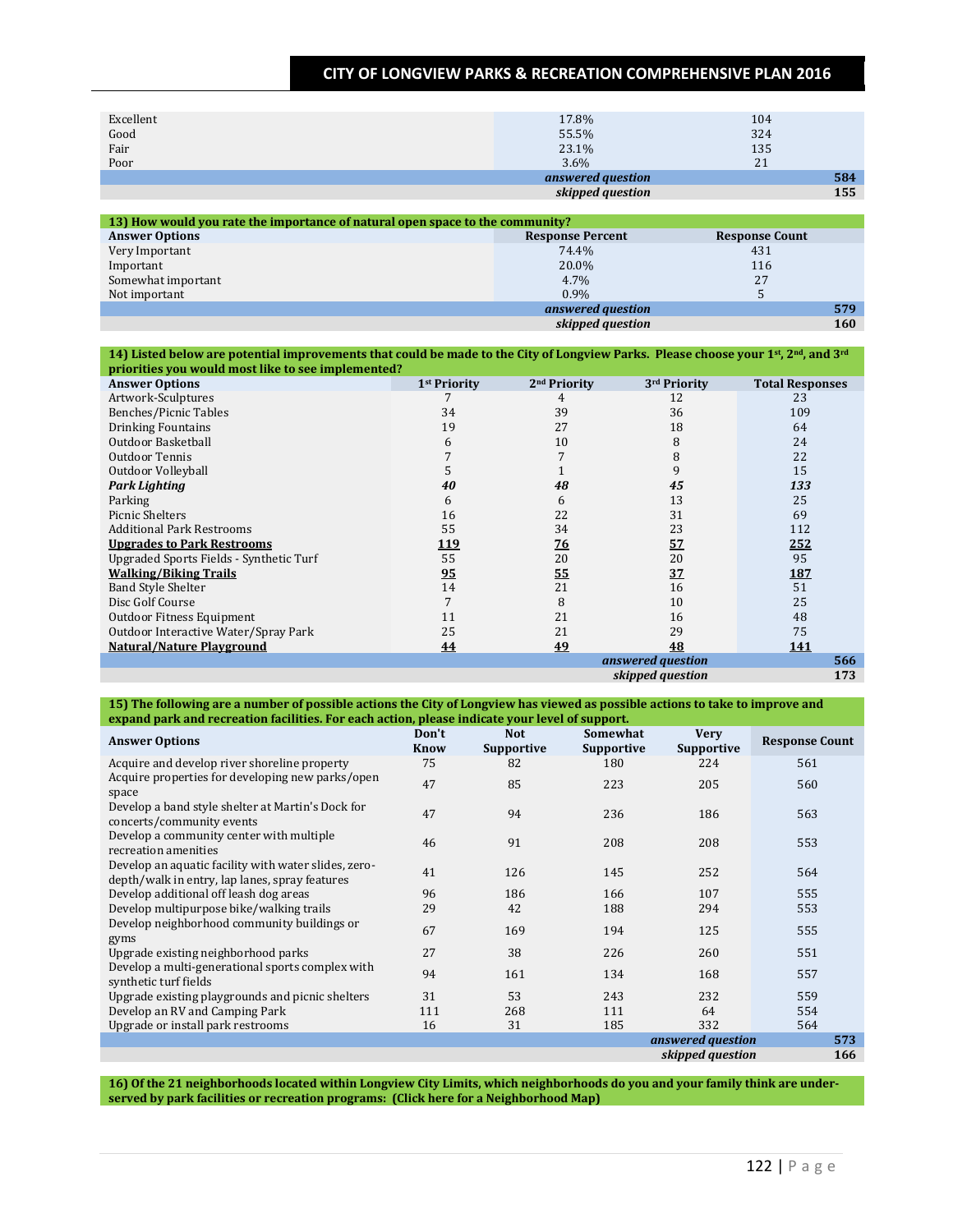| <b>Answer Options</b>     | <b>Response Percent</b> | <b>Response Count</b> |
|---------------------------|-------------------------|-----------------------|
| <b>Highlands</b>          | 27.4%                   | <u>114</u>            |
| Third Avenue              | 10.1%                   | 42                    |
| New West Side             | 7.2%                    | 30                    |
| Northlake/Corman          | 4.8%                    | 20                    |
| St. Helens                | 13.2%                   | 55                    |
| Mint Valley               | 9.6%                    | 40                    |
| Hillside Acres            | 5.5%                    | 23                    |
| <b>Downtown Longview</b>  | 26.7%                   | <u>111</u>            |
| Industrial/California Way | 15.6%                   | 65                    |
| Columbia Heights          | 23.1%                   | 96                    |
| Olympic East              | 5.0%                    | 21                    |
| Mint Farm                 | 11.3%                   | 47                    |
| Columbia Valley Gardens   | 13.9%                   | 58                    |
| <b>West Longview</b>      | 23.3%                   | 97                    |
| Broadway                  | 8.9%                    | 37                    |
| Old West Side             | 7.0%                    | 29                    |
| Cascade/City View         | 10.6%                   | 44                    |
| Memorial Park             | 6.7%                    | 28                    |
| Glenwood                  | 5.8%                    | 24                    |
| <b>Barlow Point</b>       | 12.0%                   | 50                    |
| Olympic West              | 8.9%                    | 37                    |
|                           | answered question       | 416                   |
|                           | skipped question        | 323                   |

| 17) If given the opportunity to specify the exact parks your tax dollars could improve upon and enhance, which parks would your |                        |                        |                   |                        |
|---------------------------------------------------------------------------------------------------------------------------------|------------------------|------------------------|-------------------|------------------------|
| household choose?                                                                                                               |                        |                        |                   |                        |
| <b>Answer Options</b>                                                                                                           | 1 <sup>st</sup> Choice | 2 <sup>nd</sup> Choice | 3rd Choice        | <b>Total Responses</b> |
| 7 <sup>th</sup> Avenue Park                                                                                                     | <u>22</u>              | <u>38</u>              | <u>29</u>         | 89                     |
| Altrusa Park                                                                                                                    | 2                      | $\overline{c}$         | 6                 | 10                     |
| Archie Anderson Park                                                                                                            | 31                     | 23                     | 16                | 70                     |
| <b>Bailey Park</b>                                                                                                              |                        | 4                      | 7                 | 18                     |
| Cloney Park                                                                                                                     | 20                     | 16                     | 15                | 51                     |
| Gerhart Gardens Parks                                                                                                           | 28                     | 28                     | 27                | 83                     |
| Community Garden Plot-32 <sup>nd</sup> Ave                                                                                      | 9                      | 15                     | 13                | 37                     |
| John Null Park                                                                                                                  | 9                      | 15                     | 13                | 37                     |
| Kellogg Park                                                                                                                    | 3                      | 3                      | 2                 | 8                      |
| Lake Sacaiawea Park                                                                                                             | 232                    | 74                     | 36                | 342                    |
| Mark Hoehne Park                                                                                                                | 8                      | 6                      | 7                 | 21                     |
| Mint Valley Golf Course                                                                                                         | 16                     | 18                     | 18                | 52                     |
| R.A. Long Park                                                                                                                  | 11                     | 26                     | 29                | 66                     |
| Rotary Park                                                                                                                     |                        | 10                     | 8                 | 25                     |
| <b>Rov Morse Park</b>                                                                                                           | 50                     | 31                     | 39                | 120                    |
| Vandercook Park                                                                                                                 | 18                     | 29                     | 22                | 69                     |
| Victoria Freeman Park                                                                                                           | 10                     | 13                     | 17                | 40                     |
| Windemere Park                                                                                                                  | 3                      |                        | 9                 | 19                     |
|                                                                                                                                 |                        |                        | answered question | 566                    |
|                                                                                                                                 |                        |                        | skipped question  | 173                    |

**18) Please utilize the comment section below to add any thoughts, ideas, and/or concerns about PARKS? (243 Responses)** I love our parks & what they mean to the community. Thank you for all you do.

Thinks of those who don't know how to exercise their rights! Thank you!

Adding the new frisbee game at Roy Morse was a great addition. Thank you. Secondly, I was appalled by the lack of care for the Babe Ruth fields at Roy Morse. The Parks Department Advisory Committee needs to sit down and have a discussion with the Babe Ruth organization about a plan for improvement of that area. After many years at John Null, we were very disappointed to see such a state of disrepair for the fields, grass (with large holes), and need for paint and upgrade of the area.

Adding biking trails along the riverfront (or elsewhere?) so families can ride bike without traffic concerns would be nice.

Paving the paths at the lake would be helpful for walkers and bikers.

I think an RV park would be great as long as it did not turn into a junky trailer park. Somewhere people could stay while visiting family or a person could go to get a quick getaway.

I think that infra structure issues like water system and retaining wall at Mint Valley Golf need to be addressed - the only park that makes money!

Sorry, we are just not good people to ask to participate in this survey for reasons given. We think Lake Sacajawea is beautiful and wellmaintained.

Longview could connect the parks and dike trails for hikers and bicycles much like the trails in Yakima or Vancouver or the rail trails around the state like the trails in Lacey. There are a lot of local walkers and we are limited to the lake Sacajawea area or a few trails along the canals. Each walk is two or three plus miles. Connecting these areas over time would increase the number of miles and would be beneficial to our current population and would attract newcomers who enjoy longer natural trails outdoors. A connected trail system could be used for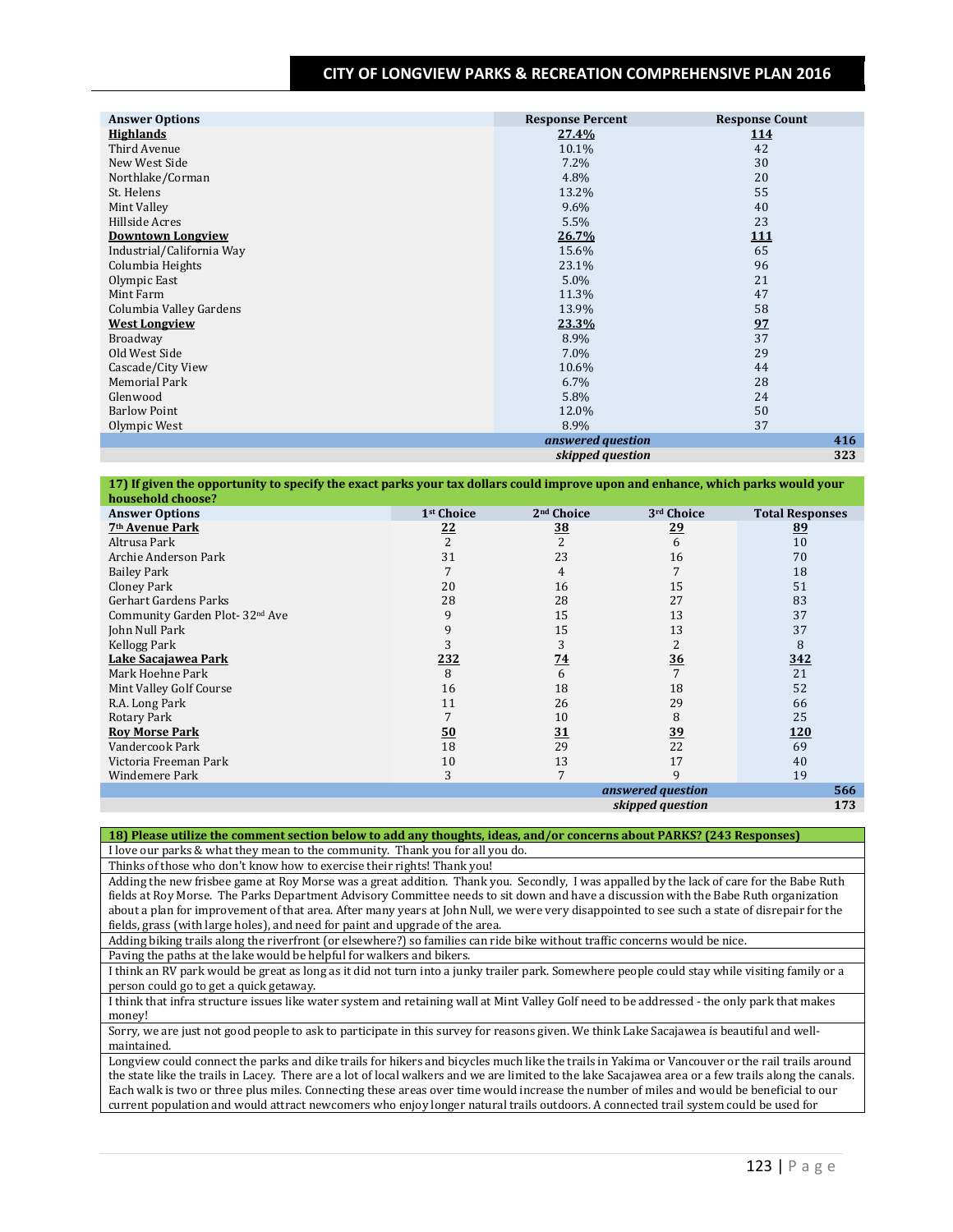nature education and jogging and walking events. Longview has an abundance of water, nature and a unique dike system with a beautiful lake park? Why not make all of these attributes work together? I know it is a never ending battle with bathrooms, but having cleaner and nicer bathrooms would be lovely. I understand that it is difficult to implement this due to negligent use by some users. I don't know how this would work, but better enforcement for dogs ON leashes. I know its a city ordinance to have dogs on leash at the Lake, but it's not followed or enforced. I keep my dog on leash for a reason. If an off leash dog runs up to my dog and she doesn't like it, she might bite. I think parks have been well-maintained and I greatly appreciate them and the work that goes into each. Installing or upgrading restrooms at Lake Sacajawea should be top priority. We have so many beautiful, historic, well-maintained parks here, it's a shame the restrooms continue to be a problem. Members of my extended family, plenty of friends and community members share the same viewpoint. we would frequent community events much more often if clean restrooms were accessible. Longview really needs a water type park. The rivers are unsafe for swimming and the old outdoor pool has been replaced with a dysfunctional sprinkler park in need of repairs. It would be great to have a water park like the one in Ephrata or Quincy, WA. They are so much fun and the kids enjoy them so much. We need an indoor area for dogs to play and additional outdoor dog parks. I believe a more supervised and expanded water park would benefit our area for families not only in Longview, but the surrounding Cowlitz county areas. I am satisfied overall with the parks that my family does visit. I would also like to see more variety offered in classes/events for younger children (ie pre-k and under). Activity center for young adults. To give them opportunity for growth. Adding more reasonable cost activities for children to encourage aptitude growth. Increasing the academic level of the community. Which in turn would discourage the status quo we have in some areas. I don't know that there is a really good answer to develop those who live off of social resources by choice. Why is there not option on question 14 for Mint Valley Golf course? BATHROOMS, LIGHTS ,SAFTEY NEED MORE UP KEEP ON CLEANLENESS We need a turf soccer field. We need parks that are age specific. Toddler areas vs. Teen areas. We need a community pool similar to the one in Chehalis. We need things for our children and teens to do! Area sucks for teens. Batting cages ect. I would pay for my children to use new facilities. Look around at others cities. They do a better job! All sports teams (soccer/baseball/softball) all travel out of the area to play! Lets get a better place around here so team want to come here and play. We have a beautiful park at lake Sacajawea. Except for the bathrooms. I have spent several hours and years at this park. I think keeping up with the bathrooms are so important. Having soap to wash your hands would be appreciated. I enjoy your recreation running events and the friendly folk who organize and manage them. I think that improving what we already have is preferable to purchasing more properties creating even more to maintain. There are many Cities around us that have sport complexes. City of Kalama has built a new complex, turf would be nice as the complex could get used year around but a place where we could bring in outside cities for tournaments among other things would really help our community. Kelso Youth Baseball and Basketball are really pulling away from us because they have the facilities. Working in tourism we could really use an RV park/Camping for our visitors. As a parent we could really us a recreation center with trampolines and other things for kids to do I would love to see bike paths. Longer than what the lake provides. # 15 Other: update the senior center. Baily Park could use some dog waste bags, few it seems pick up after their dogs. The bike trail at Cloney Park rarely seems like it is improved or maintained and after a winter of heavy rains it is full of potholes and large rocks. I am too new to the area to know which neighborhoods are underserved or which parks need upgrades. But I think that parks and open space are very important to the community. I can't stress enough how important it is for our youngest generation of citizens to have access to recreation. If you hope to keep them as citizens after high school grads disperse to college, you need to plant the seeds of community attachment and involvement quite early. There must be "things to do" here for kids and especially teens if you hope for the youth with the most potential to make Longview great again to stay as young adults. I think the city should focus on youth in discovering the best use of resources. When I was a teen and still today, it seems that most of the offerings for young people are geared toward teens with low income or social resources, and while these resources should absolutely be available to those kids, I think we need to be creative so that kids from all backgrounds feel comfortable participating. That all aside, I personally think you should capitalise on Longview's natural assets, specifically its beautiful natural landscapes, to meet that end. I would love to see a nature playground (and an outdoor school!) In this community. But I'm not a teenager anymore, lol. Best of luck. Please improve Willow Grove Boat Launch it needs (pet poop bags) more waste cans and signs to please pick up after yourself and pets. Have longer running trails. They have such a great running program of 5k's and I hear will be doing more 10k's For #12 would rate senior center as poor The new "plastic" playground features are a bit sad. They're not very functional or entertaining. Some of the features are not utilizing the space ideally, some things seem to be a waste of space. Make the playgrounds more fun! Many people from rural surrounding areas trek in to walk the lake, shop, and end enjoy the parks. Allowing a few mobile food/espresso stands, limiting size, number of mstands and hours of operation per section of the lake may be a good way to increase some revenue at and for the lake. No more than 2 per section. Lighting at dusk is an issue as well as access to clean bathrooms, but I know that is a constant fight with vandalism. The trash(used needles) around the parks is a constant concern. Please consider closing underutilized parks to save money I would love to see the city utilize the unused train track paths by turning them into walking/ biking paths as so many other communities have done. I would also love to see a rental building/refreshment center in the sunken garden by the hospital offering paddle boats, canoes, fishing gear, life jackets ect... I have seen this in Eugene Oregon. I know that the roaming boat rental has not been super successful, but I truly think that because it's not a building with hours of operation and it is forgotten about. We really need properly working drinking fountains, and cleaner/ nicer bathroom facilities at every park. Half the time bathrooms are locked or super gross which leads us to go home sooner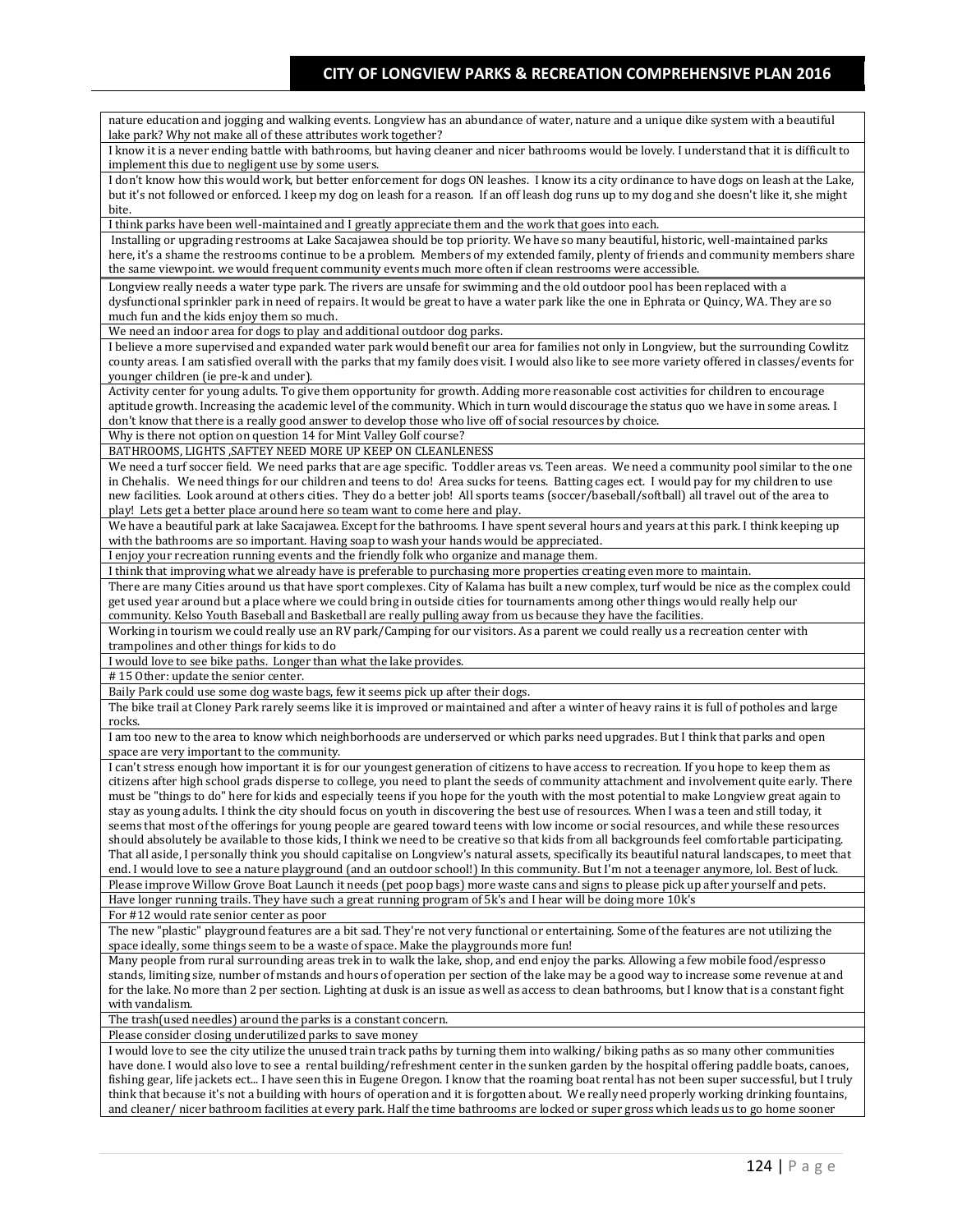| than we planned.                                                                                                                                                                                                                                                                               |
|------------------------------------------------------------------------------------------------------------------------------------------------------------------------------------------------------------------------------------------------------------------------------------------------|
| I am very concerned about how many homeless people are camping in the bathrooms usually taking up the only large open bathroom so                                                                                                                                                              |
| people like me that walk their grandson 5 days a week at the Lake can't use the restroom. I have found and disposed of more needles than I                                                                                                                                                     |
| can count over the many years I have walked at the lake. Now that it's getting dark earlier I would love to see more lighting for those of us                                                                                                                                                  |
| that walk after work. Maybe some police presents more often in the evening hours. Lately there have been a large group hanging out under                                                                                                                                                       |
| the covered picnic area in the evening making me feel uncomfortable. They need a place to go but it shouldn't be right next to a playground<br>or walking path that families use. I have issues constantly with people that think the leash laws don't apply to them. Maybe if there were      |
| more dog parks people would quit treating the parks with leash laws as their dog parks. I have one dog I can no longer take walking because                                                                                                                                                    |
| of a dog attack. She is so fearful she cries if she is in the car and we even drive close to the lake and I got her just to be my walking dog! I see a                                                                                                                                         |
| lot of smoking and drinking there too. These are areas we should be able to take out kids without worry. Maybe if the bathrooms were more                                                                                                                                                      |
| like those with stalls and community sinks the drug attacks wouldn't be able to lock themselves in and use in private. That could be a great                                                                                                                                                   |
| deterrent to those using the sink to use drugs and you may be able to leave them unlocked later!                                                                                                                                                                                               |
| I think the restrooms should go back to being an open walk in with stalls. This is how they do it at the Seaside, Long Beach and in PDX and                                                                                                                                                    |
| Seattle. There should be public restrooms located downtown. This would cut down on the amount of transients urinating and defecating in                                                                                                                                                        |
| the alleys. Bailey Park Needs parking, at least 1 restroom and a fence to go up around the park. I think Bailey is the most debilitated park in                                                                                                                                                |
| Longview. Harry Anderson is probably the best maintained park because of government grants.                                                                                                                                                                                                    |
| The dike walking paths that go from 30th ave to 52nd are wonderfulEXCEPT they do not connectwhy? because the mint valley golf course<br>in the middle of them and access to the existing path is blocked. EASY FIX seems to me.                                                                |
| what is the park by the library? I think that one needs improvement                                                                                                                                                                                                                            |
| The city does an excellent job in maintaining the aging trees that are an integral part of Longview.                                                                                                                                                                                           |
| I walk at Lake Sacajawea almost every weekday morning, starting at 5 AM. I sometimes need to use a rest room. For almost a year it has                                                                                                                                                         |
| been hard to find an open restroom even by 6:30 AM. In the last several weeks, however, all 3 restrooms at the lake have had 1 or more                                                                                                                                                         |
| unlocked stalls at 5 AM. I know this requires some effort and maybe some expense, but I think it significantly enhances the usability of the                                                                                                                                                   |
| park, and brings it in line with parks in cities I visit. Thank you, Longview Parks!!                                                                                                                                                                                                          |
| I almost always go to to Lake Sacajawea park so I don't feel I can comment on the needs of other parks. An affordable indoor pool in                                                                                                                                                           |
| Longview would be most needed and most supported by everyone I should think. The YWCA pool isn't adequate and has many issues. Your                                                                                                                                                            |
| summer concerts is a grand idea but are getting somewhat out of control because the crowd is split into two categories. Some are coming for                                                                                                                                                    |
| a quiet relaxing time while others are coming for a noisy exuberant experience. The two just don't mix. Surely other parks have figured out                                                                                                                                                    |
| how to serve the community needs. Good luck with that one. I appreciate how well the lake park is maintained and how beautiful it is. If                                                                                                                                                       |
| you had a "Friends of the Park" group, maybe you do, I believe you could get money donated. Charging for some of the summer concerts and<br>selling wine and food might be a draw. We don't expect everything to be free.                                                                      |
| Acquire more areas that are woodsy in nature with hiking and biking trails.                                                                                                                                                                                                                    |
| I think the park restrooms could be better maintained and/or monitored. Really annoyed when I take my kids to the park and bathrooms                                                                                                                                                           |
| are either locked or dirty.                                                                                                                                                                                                                                                                    |
|                                                                                                                                                                                                                                                                                                |
| Too much drug items at parks. Move the bums out.                                                                                                                                                                                                                                               |
| Lack of bathroom facilities at Vandercook is a deterrent for families. Young children can't always hold it!                                                                                                                                                                                    |
| I don't know the other parks by name so can't answer all the questions.                                                                                                                                                                                                                        |
| Field lighting for 7th Ave is critical. This would allow for more play and tournements all year.                                                                                                                                                                                               |
| i have lived in cowlitz county for 30 years and LOVE lake sacajawea for running, biking and walking. I STRONGLY feel that gravel paths                                                                                                                                                         |
| should be replaced with black top or sports track. The cost would out weigh the constant maintenance of replacing gravel and fixing ruts. It                                                                                                                                                   |
| gets muddy in fall/winter and in summer when sprinklers are running. Bathrooms are also a concern. Even at high peak hours there is only 1                                                                                                                                                     |
| bathroom stall open at every rest area. Why is this when there are several locked? They also need to be better maintained. They are dirty,                                                                                                                                                     |
| smelly and usually out of toilet paper.                                                                                                                                                                                                                                                        |
| We love the idea of developing more fun family activities for kids and family's such as more of the movie night at the lake. Live kid friendly                                                                                                                                                 |
| performances would be wonderful too. Also a few upgrades to parks including safe kid friendly equipment nice bathrooms well lit areas,                                                                                                                                                         |
| summer time water fun that is safe. Any kind of roller rink area would also be a plus. Thank you.<br>No water fountain or bathroom by vandercook.                                                                                                                                              |
| Truly enjoy the lake concerts and the movies, but there needs to be more handicapped Parking, because this area has a large Senior                                                                                                                                                             |
| population.                                                                                                                                                                                                                                                                                    |
| Please fix the walkways in the Lake Sacajawea park by adding more gravel. They get muddy after rain. Also please finish up the bridge                                                                                                                                                          |
| construction work along the Wash. way!                                                                                                                                                                                                                                                         |
| Bathrooms when open are still terrible. No one can wipe walls and ceilings down from spiders and dirtreally? I think it is terrible that                                                                                                                                                       |
| events have to rent bathrooms because ours are locked.                                                                                                                                                                                                                                         |
| I would like to see an expanded restaurant facility at the Mint Valley golf course, some fountains in the water hazards, cleaner water features,                                                                                                                                               |
| updated landscape. I would like to see miles and miles of bike paths, we need to get our children and adults moving, I also believe that nice                                                                                                                                                  |
| bike paths would bring visitors to our beautiful city, like it does in Longbeach with their Discovery Trail.                                                                                                                                                                                   |
| Increased number of homeless walking around Lake                                                                                                                                                                                                                                               |
| Need bathrooms open in early am for we that walk early!                                                                                                                                                                                                                                        |
| I take my grandson to the park on louisiana. Its our favorite, but it can be gross. I don't know what the name is. Benches are bent and                                                                                                                                                        |
| disintegrating, bad words spray paintedI have pictures                                                                                                                                                                                                                                         |
| Lake Sacajawea is a wonderful asset to the community, the restroom situation is my only big complaint, at times there are security concerns.                                                                                                                                                   |
| We love the parks. We would be grateful for bathrooms with soap and hand dryers and seat covers.                                                                                                                                                                                               |
| need to have more times or morning and afternoon classes for people with kids who work<br>Thank you for taking our input into consideration.                                                                                                                                                   |
| I do not like the lack of restroom facilities at vandercook park! Not even a portable?                                                                                                                                                                                                         |
| the bathrooms at the lake horrid and it makes it hard to even want to take your kids there to play, you just cross your fingers and hope they<br>don't need to use them! It would also be nice if the bathrooms were cleaner and had soap or hand sanitizer and a place for you to tie hot dog |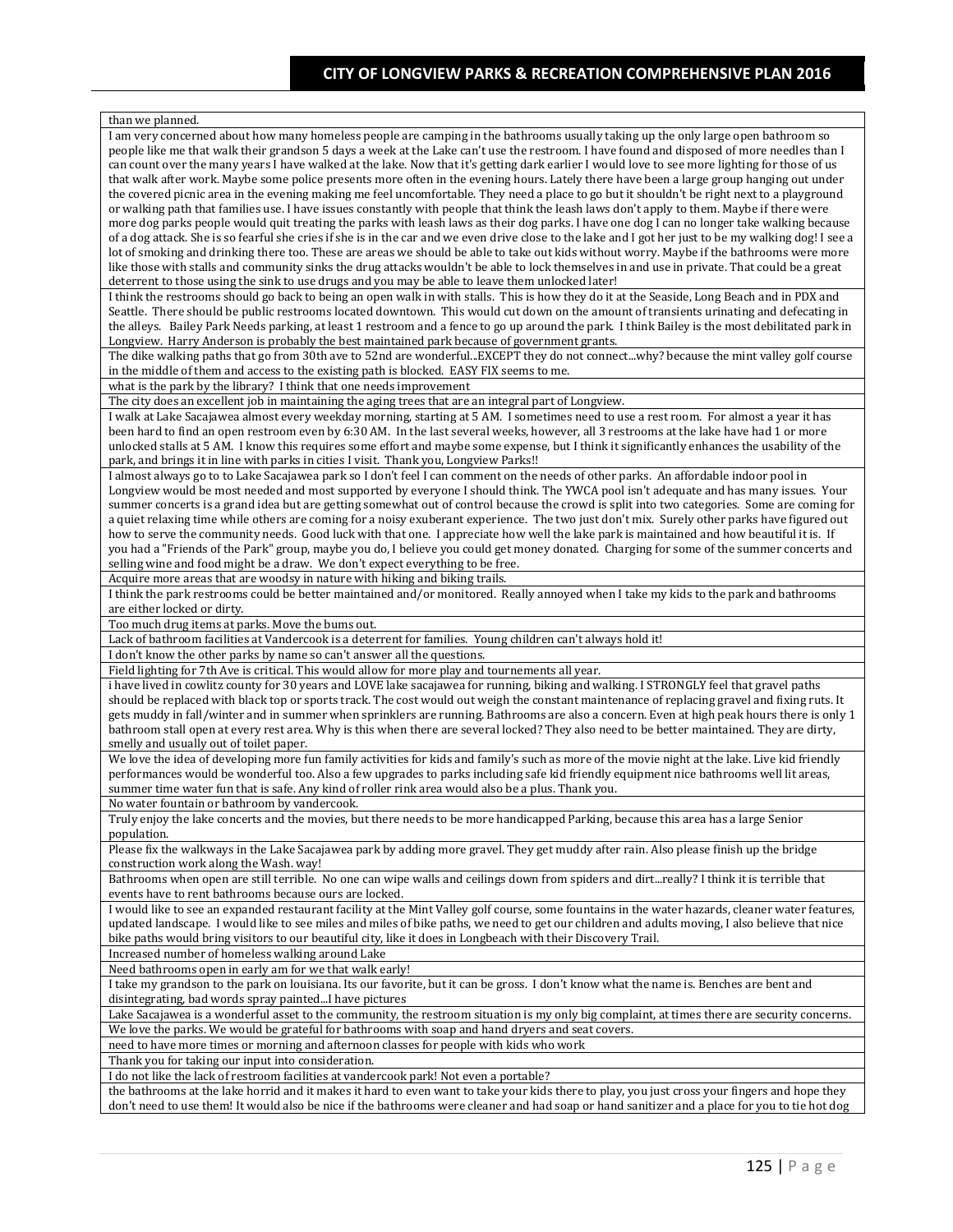| in them!                                                                                                                                                                                                                                                                                      |
|-----------------------------------------------------------------------------------------------------------------------------------------------------------------------------------------------------------------------------------------------------------------------------------------------|
| safety first most important I do like the indoor water park idea                                                                                                                                                                                                                              |
| I was thinking about the recurring vandalism in the bathrooms at the Lake Sacajawea park, and I was thinking that it might be an idea to                                                                                                                                                      |
| have to pay a quarter or something to use the bathroompeople who know would gladly pay a quarter to use a clean always open bathroom.                                                                                                                                                         |
| As it is  half of the time they aren't open anyway, and if there is any vandalism, the quarters would go toward fixing it.                                                                                                                                                                    |
| Concerns-The amount of needles found near the current spray spark in Longview. Better lighting and fenced in area may help, the                                                                                                                                                               |
| bathrooms are disgusting and closed off. All the bathroom at the lake are so completely unsanitary and 99% of the time have no toilet paper                                                                                                                                                   |
| or soap or toilet seat covers. Gerhart gardens park is full of garbage and condoms. Better lighting at ALL of the parks I FEEL will help with                                                                                                                                                 |
| crime(drugs, vandalism) creating a safer place for kids to play the next day. Over all,organize community clean ups. Volunteers can go and                                                                                                                                                    |
| clean up at a certain time of day organized by somebody of the city. Just an idea.<br>I think a total rebuild of the dirt jump track turning it into a really usable space maybe a pump track and jump lines that are spaced closer                                                           |
| together. I've got no doubt that if this was pursued there could be plenty of help from the community (myself included) and you can do it                                                                                                                                                     |
| with the existing dirt! Getting some flyers in the local bike shops about it and I'm sure you would have plenty of help in getting this done!                                                                                                                                                 |
| Restrooms are an issue but there really is no easy solution to that problem.                                                                                                                                                                                                                  |
| I think you should have Shakespeare in the Park performances                                                                                                                                                                                                                                  |
| Really need to solve the restroom condition and availability at Lake Sacajawea Park - it is horrid for an otherwise beautiful and widely used                                                                                                                                                 |
| facility. Vandalism, Safety, and Sanitary all are issues with a solution.                                                                                                                                                                                                                     |
| There is a real problem with wasps building nests in and around the play structures.                                                                                                                                                                                                          |
| Our softball fields for both adults and youth are horrible. The tennis courts are dilapidated, and our restrooms are in huge need of                                                                                                                                                          |
| replacement.                                                                                                                                                                                                                                                                                  |
| Synthetic turf would be amazingI own a non-profit, amateur football team, and we are very interesting in competing in this county!!                                                                                                                                                           |
| I love our parks. Keep up the great work!                                                                                                                                                                                                                                                     |
| I would love to see more off leash areas, that are fenced. the city of vancouver has off leash areas that are finced but not really maintained                                                                                                                                                |
| just a wildlife area, with longview even a pay to use the restroom system would be acceptable. it seams like every time my kids have to use                                                                                                                                                   |
| the restroom it is locked, so we leave. super sad. lighting at the dog park would be nice! :)                                                                                                                                                                                                 |
| The City of Cehalis has the most amazing parks department. They have spaces that citizens can rent indoor space for a low fee of \$30 for four                                                                                                                                                |
| hours, great for baby showers, birthdays, etc. I find most of Longview rents buildings (not shelters) are expensive. Additionally Chehalis runs                                                                                                                                               |
| a Scout Lodge. Which is a beautiful building that houses local community groups; Girl Scouts, Boy Scouts, and Civil Air Patrol. This meeting<br>space is free and allows Troops to do more community geared work with a free access location to hold meetings/store supplies and has been     |
| a staple in the community for years and years. There are also well used trails for hiking and outdoor space around the lodge too, encouraging                                                                                                                                                 |
| local park use verses going out of town. I would LOVE to help Longview Parks secure a grant for a project like this. With over 200 Girl Scouts                                                                                                                                                |
| alone in the Longview-Kelso area, imagine the community positive impact. Also, any plans for the island at the front of Lake Scajawea? I'd                                                                                                                                                    |
| love to have a service project of building a bridge and making a neat animal habitat by scouting.                                                                                                                                                                                             |
| A spray park similar to the one at Catlin but set inside a building so it can be utilized year round would be wonderful!                                                                                                                                                                      |
| I'd love to see more of the dog water fountains like they have on the corner of Louisiana and Kessler. I'd also like to see more off-leash areas.                                                                                                                                             |
| I took my kids to Lake Sacajawea last weekend and the park was awesome, maybe a fence along the busy road would be ideal. Walked                                                                                                                                                              |
| around the lake and there were drug needles, not sure if I will walk with the kids again!                                                                                                                                                                                                     |
| I would like to see access to the dike between 42nd Ave and 38th Ave. This would allow access all the way into town from West Longview                                                                                                                                                        |
| away from traffic. Now to run, walk or ride you have go onto Pacific Way or Ocean Beach Hwy. Also turf soccer fields would be a huge                                                                                                                                                          |
| upgrade for our soccer players.                                                                                                                                                                                                                                                               |
| Anything to keep tweakers out of the parks, more night lighting locking of any bathrooms                                                                                                                                                                                                      |
| I'd like to see the city encourage walking/running/cycling by developing trail routes that serve as safety zones on existing roads/routes                                                                                                                                                     |
| through town. For example, Laurel road has inadequate sidewalks; Madrona has none. Columbia Heights Road is a pedestrian disaster. Lake                                                                                                                                                       |
| Sacajawea is lovely, but I don't like to drive there just so I can walk. And even at the lake, the restroom facilities are discouraging. Finally, a                                                                                                                                           |
| water park or spray park might be fun, but what we could really use is a full aquatic center, with a decent pool as well as water-play facilities.<br>Would be nice to expand your planning to provide areas for equestrian trails. There is a large population of horse ownership in Cowlitz |
| County (enough to support 5 feed/farm stores in this county). This is a severely underserved recreation group in the Longview area.                                                                                                                                                           |
| We are in desperate need of a community recreation center that will include an aquatics center. Very similar to the ones in                                                                                                                                                                   |
| Chehalis/Centralia                                                                                                                                                                                                                                                                            |
| The parks need to be kept cleaner.                                                                                                                                                                                                                                                            |
| More of the parks need fences around them. Parks also really need to be cleaned at least everyother day                                                                                                                                                                                       |
| Hope to see something short and safe for the younger kids at least some toddlers friendly areas. They like to play, learn, and explore too.                                                                                                                                                   |
| Think of the baby's not just the kids please. Baby changing stations in parks is a must! I was shocked to see we don't have any at all. Wood                                                                                                                                                  |
| chips cause splinters. Try track mats or recycled tire rubber. Thank you for your time.                                                                                                                                                                                                       |
| Bathrooms maintained daily, add child table for diaper changing , Better lights, check them say 8am noon 7pm                                                                                                                                                                                  |
| A procedure that is troublesome is when parks are mowed, they run over aluminum cans. The cans then are shredded and become very                                                                                                                                                              |
| sharp which can inflict cuts to children and pets.                                                                                                                                                                                                                                            |
| Leave the RALong bust where it is. Restore this area to original plan and leave it alone. No gazebo. Spend money on restrooms at lake. They                                                                                                                                                   |
| are gross. Not a good first impression for visitors.                                                                                                                                                                                                                                          |
| We all need safe, accessible, inviting areas to get our exercise! We all need to move more, and neighborhood parks and community buildings                                                                                                                                                    |
| open to all ages is a great strategy to meet this need. Thanks!                                                                                                                                                                                                                               |
| I think lake sacejewa is my main focus I've always gone there an it's always a pleasure to be there.                                                                                                                                                                                          |
| lake needs a fountain on north end                                                                                                                                                                                                                                                            |
| I think the biggest problem is a community problem. The people of the community dont/won't do their part in caring for the facilities and                                                                                                                                                     |
| parks we have now. There is too much ignoring of drugs deals in our parks as well as the vandalism that happens.                                                                                                                                                                              |
| Need to support boat launch on Columbia                                                                                                                                                                                                                                                       |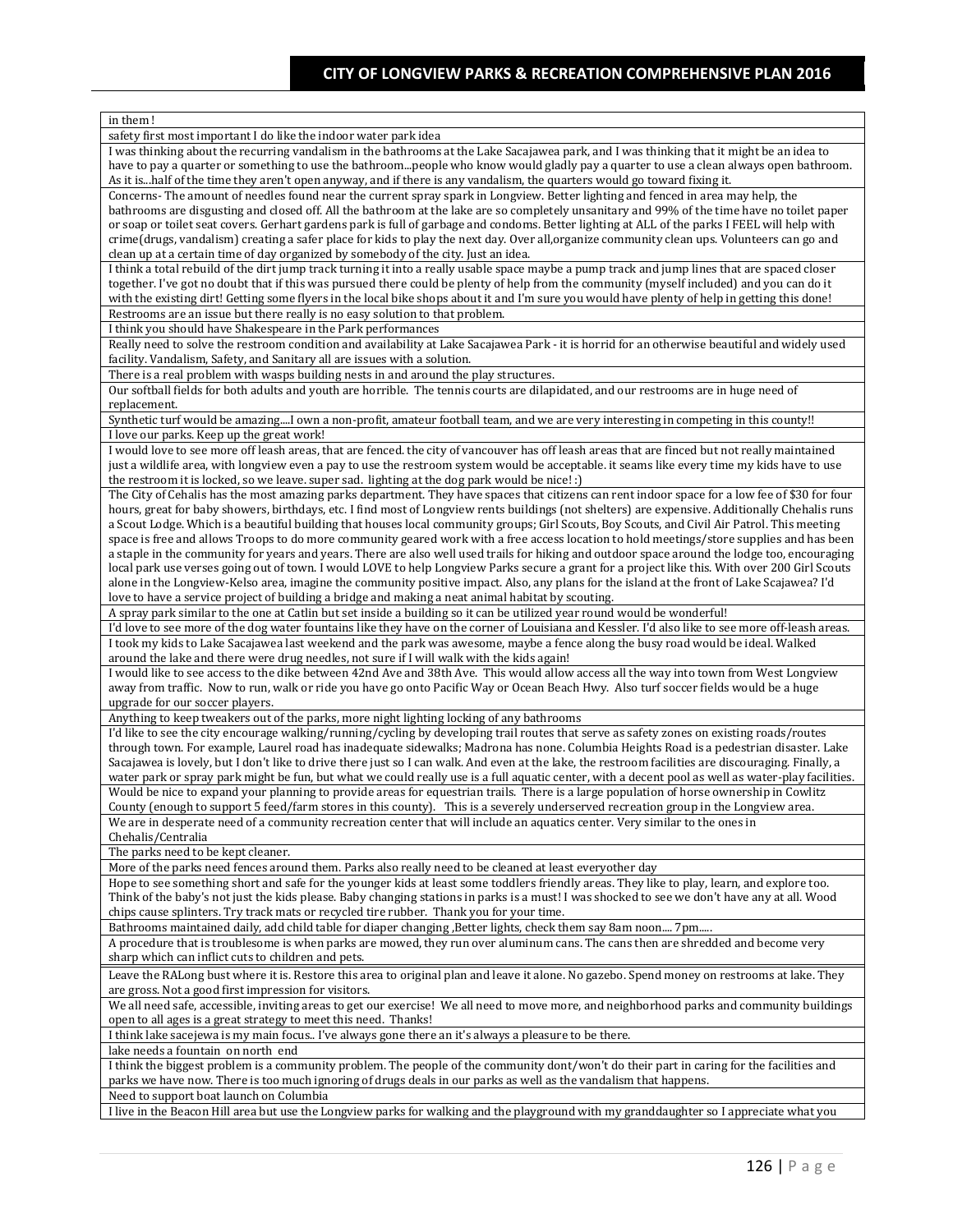| have to offer.                                                                                                                                                                                                                                                                               |
|----------------------------------------------------------------------------------------------------------------------------------------------------------------------------------------------------------------------------------------------------------------------------------------------|
| Less parks so others can be much more improved deal with the homeless/bums                                                                                                                                                                                                                   |
| Since my family doesn't use all of the parks I can't honestly answer which ones I think are underserved. I do think we need a large indoor or                                                                                                                                                |
| covered area so children have a place to run around and play during inclement weather.                                                                                                                                                                                                       |
| We'd like to see more pickle ball courts added, both outdoors and in an indoor facility.                                                                                                                                                                                                     |
| The bathrooms at Lake Sacajawea are horrendous. I often notice people sleeping in them and doing drugs/sexual things in them. I like to run                                                                                                                                                  |
| early in the morning and very often I do not feel safe at the park.                                                                                                                                                                                                                          |
| My husband and I deeply appreciate all of the work it takes to maintain the Lake park in the manner it is maintained. We try to comply with                                                                                                                                                  |
| leash laws, pick up all our dogs messes and in general, try to show our appreciation.<br>We were so happy you started the movies at the lake but it sure would help to wait another hour for darker conditions to see the screen                                                             |
| better. Kids are out of school and one night going to bed late isn't going to matter. The Sound of Music next year. Thank you.                                                                                                                                                               |
| having bathrooms in locations is always greateven better if they're unlocked when the children need to use them; especially if sports are                                                                                                                                                    |
| being performed/practiced                                                                                                                                                                                                                                                                    |
| Did you distribute info about this survey door to door in the neighborhoods near each of these parks?                                                                                                                                                                                        |
| Finding a place for an 18-hole disc golf course would be excellent. The most recent tournament at Roy Morse brought in almost \$1800 in                                                                                                                                                      |
| registration fees alone, but was limited due to the size of the course at 9 holes. The same event on an 18-hole course could have brought in                                                                                                                                                 |
| up to \$2700 in registration fees alone, not to mention the additional income into the community from people coming from out of town for                                                                                                                                                     |
| events at a well-designed, 18-hole disc golf course.                                                                                                                                                                                                                                         |
| enforce leash laws                                                                                                                                                                                                                                                                           |
| Upgrade the restrooms                                                                                                                                                                                                                                                                        |
| I encourage a regional kelso/longview athletic center. With synthetic turf. Interchangeable multi use fields.                                                                                                                                                                                |
| Other cities have synthetic turf recreational facilities and they are wonderful for every family. They bring in major revenue.<br>I would like to see baby swings installed at neighborhood parks. I personally live on 33rd ave and we don't have one so I can't let my little              |
| ones swing so we have to go across town just to let the swing. Please install one.                                                                                                                                                                                                           |
| We have many parks, however, most of them haven't been updated or well maintained. It would also be really wonderful if we could connect                                                                                                                                                     |
| with, and obtain the resources for a Kroc center. This community deserves something better than a dingy and run down YMCA.                                                                                                                                                                   |
| I think safety needs to be improved at Archie Anderson. Drug use/exchange, violence, litter, etc are present all the time at the park. I no                                                                                                                                                  |
| longer take my children there because it always has negative activity.                                                                                                                                                                                                                       |
| diagonal parking around RA Long park instead of the inside lane which is worthless.                                                                                                                                                                                                          |
| There needs to be a place for kids to roller skate (covered area) with maybe an arcade/obstacle course.                                                                                                                                                                                      |
| Needle disposal units                                                                                                                                                                                                                                                                        |
| -Covered playground @ Sacajawea                                                                                                                                                                                                                                                              |
| -hard surface of the flat area from hemlock st to the walking bridge                                                                                                                                                                                                                         |
| -some pathes more Ada friendly<br>Check out parks in meridian/Boise Idaho for some family friendly activity parks. Bocce ball courts, indoor water parks, love the availability                                                                                                              |
| of concessions at lake and movie nights                                                                                                                                                                                                                                                      |
| I would love to see more jogging/walking trails and increased lighting around the lake. While I am not sure it would work, I wonder if                                                                                                                                                       |
| putting more "safe needle drops" would decrease the number of used needles in the parks. I wish this area had more swimming                                                                                                                                                                  |
| opportunities, so a community rec center would be amazing.                                                                                                                                                                                                                                   |
| Upgrade the existing spaces. Make the lake even better. Truth be told, that is the crown jewel of Longview, keep it nice and add more there.                                                                                                                                                 |
| Do not focus on neighborhoods such as the Highlands; this area does not serve the people that are actually paying the taxes for these                                                                                                                                                        |
| projects. Make going to the lake more walkable. Add a spray park next to the lake. Make the lake more amazing! That is where people love                                                                                                                                                     |
| to go. It truly is the nicest part where all the family people want to be and go to.<br>Puddles at the lake in winterdust at the lake in summerdog crap and beggarsFUN                                                                                                                       |
| I do not believe that there is a reason to duplicate potential parks when the ones we currently have are not the highest quality that they                                                                                                                                                   |
| could be. For example, I do not think that Longview Parks and Rec should look at shoreline/additional properties because Cowlitz County                                                                                                                                                      |
| and the Port of Longview are already developing/improving those locations. We already have a spray/water park nearby and despite the                                                                                                                                                         |
| long hot summer this year, the likelihood of our community needing two spray parks is low. Rather than building a new community gym,                                                                                                                                                         |
| why not partner with Youth and Family LINK to promote and utilize their gym, or any of the local churches. I do not support the creation of a                                                                                                                                                |
| multi-sport complex when our existing sites are being torn down due to neglect and misuse (Archie Anderson). We have amazing parks that                                                                                                                                                      |
| simply need some TLC. If you have money to spend, please use it to upgrade, improve and clean up some of our existing sites.                                                                                                                                                                 |
| Bathrooms are scary to use and need to install sharps containers for drug addicts so maybe they will stop hiding them everywhere like the                                                                                                                                                    |
| dog bag dispensers. Install more lights so women dont have to fear rape or murder or flashers just trying to jog or take the kids out. More<br>drinking fountains like portland has that are self cleaning. Anywhere to cool off would be great especially the spray parks which people need |
| to feel safe at. It's hugely utilized so it needs to be maintained and kept safe.                                                                                                                                                                                                            |
| The City of Longview needs to upgrade and maintain (well) the properties they have now before they go looking for/create new parks - some                                                                                                                                                    |
| of the ones you have now are not very welcoming                                                                                                                                                                                                                                              |
| I wish there was a park with rubber ground instead of bark.                                                                                                                                                                                                                                  |
| Roy Morse is poorly configured and under maintained, need a better large sports complex                                                                                                                                                                                                      |
| #14. 1st priority: Mint Valley G.C. Why isn't the golf course listed? The city only has 1 or 2 parks that generate income - Think improving                                                                                                                                                  |
| those would be the best way to start.                                                                                                                                                                                                                                                        |
| For question 14, 1st priority would be to update Mint Valley Golf Course. The 2nd crown jewel of Longview is the Mint Valley Golf Course.                                                                                                                                                    |
| Why not take care of it??                                                                                                                                                                                                                                                                    |
| I believe our community could benefit from more organized events held in our parks.<br>As I no longer have children in my household, there are probably programs for them that I am unaware of. But I think safe activities,                                                                 |
| organized or informal, at community parks within walking distance of most of our population, are crucial to maintaining a sense of belonging                                                                                                                                                 |
| and investment in the community.                                                                                                                                                                                                                                                             |
|                                                                                                                                                                                                                                                                                              |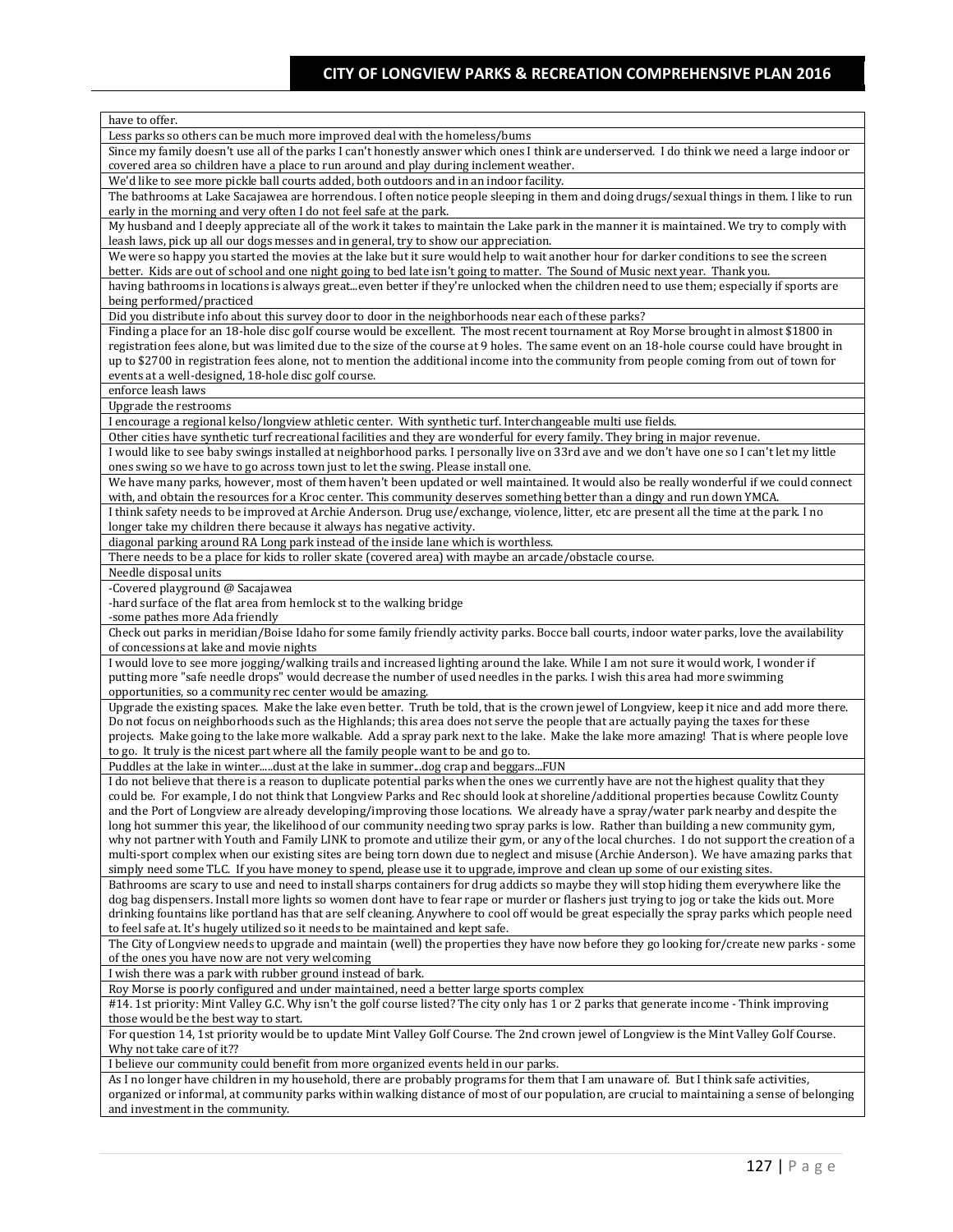Longview in general is not a safe place to walk or bicycle. I would love to see improvements made on roads and sidewalks. Also, more encouragement for people to walk & bike. Please make Lake Sacajawea Park clean and safe. Cleanliness and safety should be the priorities for ALL our parks. I keep hearing there is a lack of resources. Consider an adopt-a-park (or section of a park) program like adopt-a-highway. Bathrooms need to be safe and as clean as possible. I'd love to see part or all of the lake paved! yes, yes, yes!! on adding an aquatic center! Developing an indoor soccer arena/sports complex would be fantastic. Developing the diking area for more walking/biking paths would also be great. Develop the walking/biking paths that can also be used for small kids with scooters (ie: paths that are not paved.) Covered play structures, natural or otherwise. In this corner of the world we have rain and intense sun, covered playgrounds just make good sense. Clean and accessible restrooms are extremely important to our family. With small children that have need help getting on and off the toilet they are bound to touch something and there have been multiple occasions in which I have encountered feces, urine, alcohol bottles and other garbage in park bathrooms. There have also been times that all bathrooms are closed and my child(ren) have had accidents or had to be taken home early. We visit parks at least once per week and want better restrooms! River access to the Columbia is the most important thing that Longview can do to attract more families and tourists. The city of Longview recreational programs are to expensive; it less expensive to go to Vancouver, they have much better facilities and programs. I feel the City is failing their youth, there really isn't any real focus on things for them in this city. The city needs to develop a sports complex that will be a facility that can be located in a nice part of town that can be a show piece for events and can still be close to the freeway. Stop putting money into parks and structures near the less desirable areas, there is very little pride of facilities in those areas and are constantly vandalized. If the city wants to clean up the parks they must first clean up the rotten culture that is bred within the less fortunate community. We would love to see Willow Grove developed. It has so much potential to be an incredible draw for our town. A water park with wading pool and spray options would be really great. We would love to see more indoor facilities too. It has enough land to have the pool and water features as well as an indoor sports complex with soccer fields, basketball courts, indoor rock wall, skating rink and indoor track. We would pay or even buy a membership to this and use it all the time! I visit very few parks so it is difficult to make recommendations for other parks. I'm not sure which Neighborhoods are underserved or which ones need more help. More bathrooms need to be unlocked at Lake Sacajawea. Needles laying around are unacceptable, but how do you fix that? I don't live in Longview, but I work here 5 days a week. I know that my tax dollars are not contributing, but I am so glad to be able to use the parks in the area. I do live in the county. Is there anyway that Longview Parks & Recreation could be absorbed by the county? It seems that there could be a possibility for added financial support and energy. It would be nice to have more areas in West Longview. It's a long drive to get to the majority of the parks Lake Sacajawea needs better security monitoring to deter transients, drug activity, vandalism and other malicious activity Look to link parks, communities and green space with trails. Convert Patriot Railroad to trail. Walking and bicycling in some places of longview/kelso feels unsafe and only homeless walk or bike places. Health of community needs attention. More small Basic facilities (trails, greenspace, restrooms, pocket parks, shoreline areas) will help more than a few huge expensive facilities like sports park or swimming pool. Partner with LCC for any large facility. A community center with localized service would be a valuable asset to this community! Centralized location, with transportation access, and coordinated activities for all members of a family. The City needs to focus more money on the softball fields at Roy Morse Park. The proper upgrades and attention has not happened like it should throughout the years. It is sad that Roy Morse used to be one of the top complexes in the state back in the 80's and 90's and now it is a struggle to even get each league full for summer. Things need to change quickly otherwise people will play elsewhere and we shouldn't have to. Adult sports matter too!!!! As an RV owner and avid Boater/Fisherman we would like to see a place to camp and have river access to fish. GG Park would be a perfect place to do this, even though the launch is limited. Rainier and Willow Grove launch are close enough to use, but the ris no location to RV in proximity to these activities. My wish is that all parks are safe and clean to use, including the restrooms. The City of St Helens, across the river, has no Parks and Recreation department for community activities for children. To find year round enrichment opportunities, you are one of the sources we consider because of your proximity to us. Bathrooms NEED UPDATED in all parks. Doors often locked, when open some doors don't open well which makes taking young children in a hurry difficult. Would be awesome to have soap, and hand dryer, or paper towels. Most bathrooms are not ADA accessible or have diaper changers that are much needed. Improve food vendors at roy morse. Improve officiating crew for adult activities Restrooms. Water. We have some nice trails. They need to connect. Safe bathrooms would be great. An aquatic park would be awesome! Please make our parks safe. I would love to walk the lake after dusk or before full sunrise. It is just not safe. The survey wasn't loading properly after multiple attempts. When asked my top three, only one option was available to enter. I entered my top answer for each. My daughter's family lives in Cedar Park TX. They have an indoor recreation center that serves all generations. There is a walking track that looks down on 2 courts that is used for basketball and volleyball. Please look into more potential parks in West Longview. Windemere Park is not really convenient for those of us who live near the golf course, the golf course is of little use to anyone who doesn't play golf, and I don't imagine it's very tenable to convert some it into a regular park. It would be nice to have one somewhere in the area between Pacific Way, Ocean Beach Highway, 46th and 42nd. all the out door swim ares are gone but willow grove which I do not consider safe The bathrooms at the parks are disgusting and scary. Not safe for kids at all. Please address this issue asap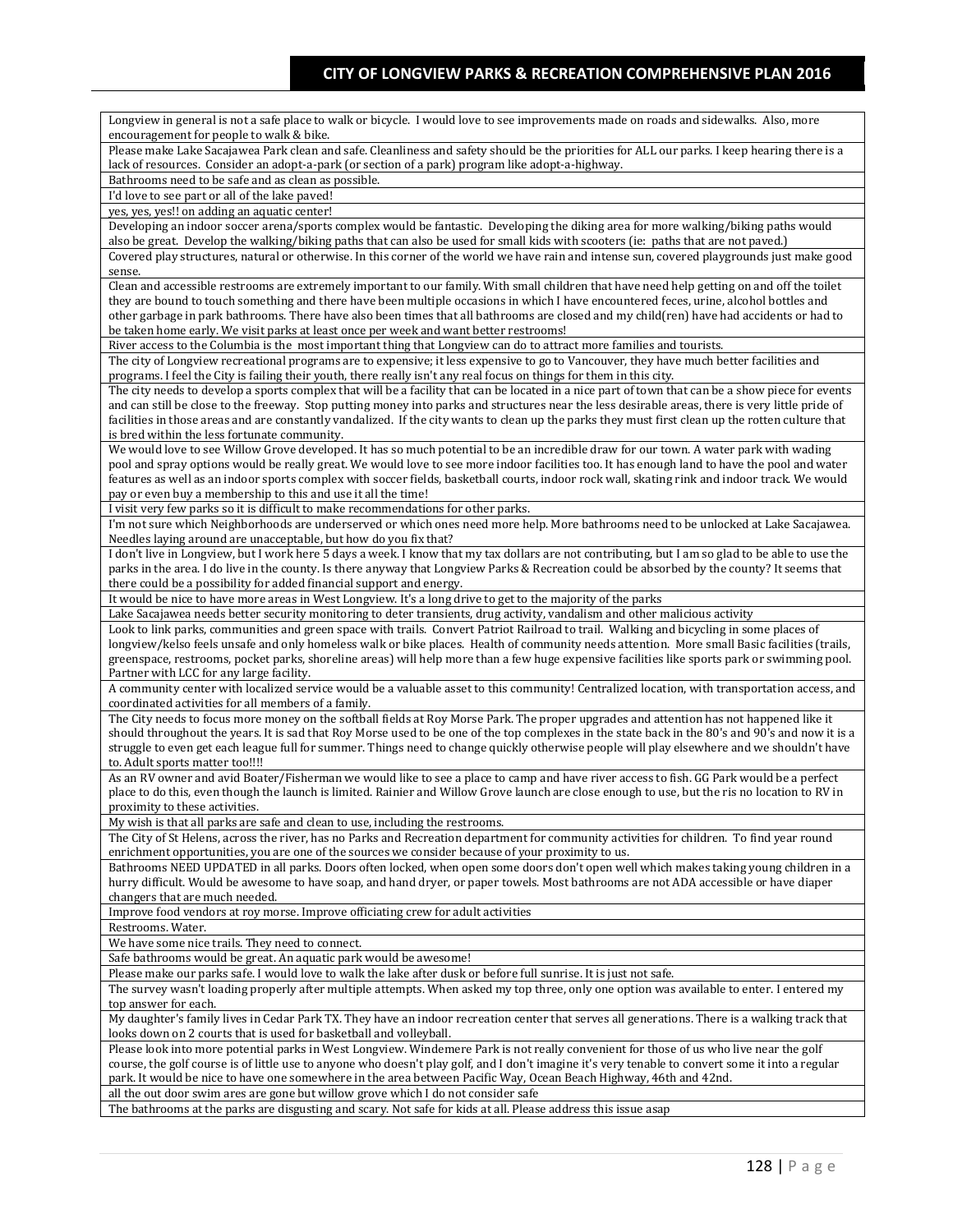| We are fortunate to have the variety and high quality of park and recreational facilities that currently exist. Continued quality maintenance<br>will sustain use. The parks are essential for physical, mental and emotional health of our citizens. Keep looking at new ideas and            |
|------------------------------------------------------------------------------------------------------------------------------------------------------------------------------------------------------------------------------------------------------------------------------------------------|
| opportunities.                                                                                                                                                                                                                                                                                 |
| I'd love to see an indoor facility with play structure and options for babies through K as well as older kids.<br>Many people choose to leave this area due to poor field conditions                                                                                                           |
| Only have GREAT parks, not just a lot of poor ones                                                                                                                                                                                                                                             |
| The bathrooms at the Lake park are frequently locked making it very difficult if you have small children. We regularly use and enjoy the                                                                                                                                                       |
| parks. The addition of the shaved ice at the Lake this year was great. We also enjoyed the outdoor movies that were available. Additional                                                                                                                                                      |
| vendors and events would be wonderful.                                                                                                                                                                                                                                                         |
| We really need somewhere safe for bike riding.                                                                                                                                                                                                                                                 |
| Pickleball courts, bike trails<br>Given the location and traffic/safety issues of RA Long park in the civic center, I believe it would be foolish, dangerous and problematic to                                                                                                                |
| make the park attractive to children and young families by adding any amenities beyond landscaping.                                                                                                                                                                                            |
| I feel the parks that are in the city should be improved, instead of creating new parks. the city has many satellite parks, I feel                                                                                                                                                             |
| upgrading/maint. the parks we currently have is the best solution.                                                                                                                                                                                                                             |
| I am very interested in an affordable multi-use athletic facility closer to down town. I am very interested in swimming for exercise, but class<br>times start too early for me. I work until 5:30 each day.                                                                                   |
| We need indoor play space for birth to 5, and for older as well, but there is so little to do here on a rainy day with littles. Vancouver has so                                                                                                                                               |
| many more options: great library, indoor pools suited to water exploration - 0 depth, indoor play at community centers, etc.                                                                                                                                                                   |
| I would LOVE to see a park in the Cascade Way neighborhood. We don't have anything within walking distance and we pay high property                                                                                                                                                            |
| taxes to live up here. Also, the restrooms at the Lake are quite scary! I know the police and parks dept can't babysit the restrooms to keep                                                                                                                                                   |
| riff-raff away, but I cringe when my kids say they need to go when we are at the park. I very much appreciate that the "Pirate Park" is<br>enclosed with a fence! I would love to see more fenced in areas at parks for safety. Thanks for reaching out and seeking citizen input on           |
| parks! Overall, you guys do a great job! The parks always look beautiful; please thank your grounds crew for a job well done!                                                                                                                                                                  |
| I hate the fact that freshee golf is in the middle of a soccer field if I get hit because of some stupid guy insisting he had a right to play when I                                                                                                                                           |
| was there first I will go to the Emergency room for treatment due to being hit buy the guys at Roy Morse Park.                                                                                                                                                                                 |
| Need a playground COVERED for toddlers like we cover the eating areas. We have no place to take them outdoors in inclement weather.                                                                                                                                                            |
| Please no food stalls in our parks!                                                                                                                                                                                                                                                            |
| I like the ideas here, but unless you fix the major problem of people whom use drugs entering these facilities, nothing will improve. If you do<br>decide to make an amazing pool facility, this needs to be a pay to use facility for all. As you look at the YMCA in town you may notice how |
| SOME people that do not pay do not take good care of the facility. Charging is also a way of only having the people, like myself, that want to                                                                                                                                                 |
| use the facility pay for the facility. This is where using tax dollars becomes unfair to those that do not benefit, but have to pay. I am all for                                                                                                                                              |
| the upkeep of green space and parks with tax dollars, but not big facilities.                                                                                                                                                                                                                  |
| With regards to developing sports complexes/community gyms - this should not be a priority of the City. Between Youth and Family Link,                                                                                                                                                         |
| school programs and the YMCA, it certainly seems like the community has a proper level of service in these areas already. Develop the<br>outdoor spaces.                                                                                                                                       |
| It would be great to see the city look into space for another, maybe larger, disc golf course. We have a 9-hole course, but an 18-hole course,                                                                                                                                                 |
| well-designed, would be highly utilized by the local disc golf community, and could greatly increase tourism into the area as the sport just                                                                                                                                                   |
| continues to grow.                                                                                                                                                                                                                                                                             |
| The bathrooms at the lake are bad. Lots of transients cause destruction for fun.                                                                                                                                                                                                               |
| I think the trail along the dike by Pacific Way needs to be opened to public behind the golf course. If concerned with safety put a high fence to                                                                                                                                              |
| catch balls. The dike is publicly owned and maintained, we should have access to it.<br>Definitely want more connected trail throughout the city. Would like to be able to take an uninterrupted trail all through the city. And                                                               |
| outdoor exercise equipment. Pull up bars etc.                                                                                                                                                                                                                                                  |
| The restrooms are a problem as transients use them and destroy them regularly.                                                                                                                                                                                                                 |
| Our biggest concern is that out children may be picked by a needle either in the bushes, restrooms or playgrounds at the lake.                                                                                                                                                                 |
| The dike trail between 38th & 42nd needs to be opened. City needs to get out of the golf business, it' a proven waste of tax dollars, and the                                                                                                                                                  |
| property should be opened to the public. A perfect existing environment to develop an aquatics center and community center as well as open<br>spaces, off leash dog areas, multi generational sports complex, etc., without having to spend any tax dollars aquiring additional property. Golf |
| should be funded privately by golfers. Private courses.                                                                                                                                                                                                                                        |
| You need to attract young families. This community had an extremely under supported activities for youth & teens. It's a waste to put into                                                                                                                                                     |
| flowers or new flower bedazzled trees etc,, when we need to invest in our children & families that keep this town flourishing. Time for                                                                                                                                                        |
| change!                                                                                                                                                                                                                                                                                        |
| Get a multi use sport's facility and ask weyco it jh Kelly to sponsor it Even Medford Oregon has a terrific mutil sport complex.                                                                                                                                                               |
| The restrooms are usually either locked out gross they need to not be<br>Improve feild conditions at roy morse park softball feilds. Open the park up for renting feilds for tourneys.                                                                                                         |
| spend money on youth outdoor sports.put turf at roy morse babe ruth fields then tournaments and fundraiser could be held that would bring                                                                                                                                                      |
| people from out of town to spend money on food and lodging, stop waisting money on adult softball, those people have jobs and can pay and                                                                                                                                                      |
| volunteer to have there own leagues ran by member of their board, spend the money your waisting, at archie anderson park and the adult                                                                                                                                                         |
| softball leagues and use it for the youth at jon null and the babe ruth fields, close the dog park at gearhadt gardens that i never see anyone at                                                                                                                                              |
| and fix the boat launch there.                                                                                                                                                                                                                                                                 |
| Allowing seasonal vendors and events along Lake Sacajawea with enhanced walkways, restrooms, trails, etc. An improved Lake<br>entrance/sign is very badly needed.                                                                                                                              |
| I would really like to see my tax dollars serve my interests as well as my childrens'. Upgrading the play structures should be routine                                                                                                                                                         |
| procedure after as given number of years. Upgrades to adult play fields have been lacking real service for too.                                                                                                                                                                                |
| The Rotary Spray Park in Kelso sure gets a lot of use on hot summer days. Does Longview have such a park. If not, I would support adding                                                                                                                                                       |
| such a facility.                                                                                                                                                                                                                                                                               |
|                                                                                                                                                                                                                                                                                                |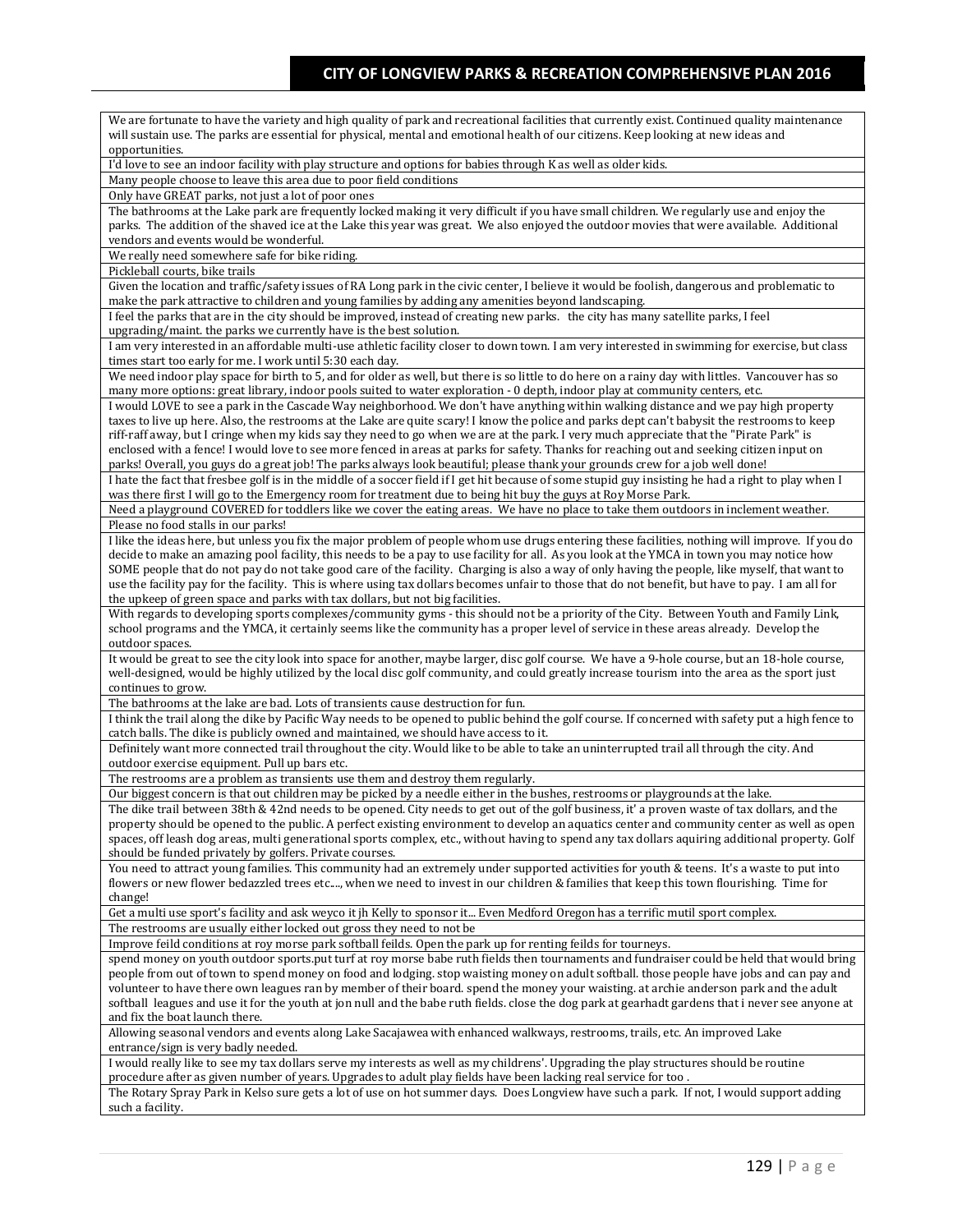| An indoor climbing wall would be fantastic. More trails available for recreation.                                                                    |
|------------------------------------------------------------------------------------------------------------------------------------------------------|
| I think turf fields would be a great idea to expand the softball leagues around here plus you could play year round.                                 |
| Softball is a very hard league to run due to lack of money and lack of volunteer work. There is a very small window for a league make money,         |
| and with the condition of the ball park it is also getting harder and harder to maintain it. The fields have been improved greatly over the last     |
| couple years, however the rest of the facility is 30 years old. the fences are falling apart, bleachers are falling apart, building gets vandalized, |
|                                                                                                                                                      |
| ect With turf fields at LGSA that would allow the league to play longer, have Fall and Winter Leagues, bring in bigger tournaments like State,       |
| Regionals, Nationals, and even college exposure tournaments. the fields right now are not in the condition to host any of these big                  |
| tournament and/or extra seasons                                                                                                                      |
| Building a shell at Martin's dock for concert or summer theatre would be a great idea.                                                               |
| We need more indoor play areas for kids. We live in washington so it rains a lot. I'm always taking my kids out of town to do fun indoor             |
| activities. Lake sacajewia playgrounds are often crowded.                                                                                            |
| INDOOR!! wishing for any indoor type recreational place to take kids year round to play. Indoor playground or gym or community place.                |
| Membership or fees with paid admission. Safe for toddlers children's museum type play.                                                               |
| There are a lot of middle-high school-age kids that utilize the parks after dark. On several occasions, I have found condoms and graffiti in         |
| Rotary Park. It would be nice to have the playgrounds better lit to make it feel safer, but my concern is that more teenagers will use the park      |
| after hours, to do inappropriate things. A natural playground area would be fantastic!                                                               |
| Make the fields at Roy morse playable and people would be happy to play here. Parking, amenities and hotels are available. We need fields!           |
|                                                                                                                                                      |
| Cleaner bathrooms with soap.                                                                                                                         |
| Would like to see safer parks for our kids. Often have questionable characters or drug/alcohol evidence in parks.                                    |
| Parking at 7th Ave. softball should be primary! There is plenty of space between the equipment building and the dike. A gravel parking area          |
| would be a great start.                                                                                                                              |
| We need to have a bigger sports complex for the area, that would encompass more of the fields. We have to many sports fields all spread out.         |
| That way the fields could also be well taken care of instead of a lot of fields slightly maintained and managed.                                     |
| Pocket parks for little kids could increase access to parks and make neighborhoods more family friendly so people don't have to drive to a           |
| park for their kids to play. R.A. Long Park could do a lot more than it does, with the closure of the useless inside traffic lane, and               |
| improvements such as those you see at Esther Short park in Vancouver. Trimming the tall trees at RA Long park would open it up and let               |
| people see the Monticello sign again.                                                                                                                |
| you need more amenities for preteens and young children in this community to keep them off the path of drugs and violence                            |
| If there were any way to connect the pacific way trail sections together by going through or around the Mint Valley Golf Course, I would             |
|                                                                                                                                                      |
| HIGHLY support using tax dollars to do that. I don't know if that counts as a 'parks' improvement or not. I also wish we had more waterfront         |
| access--and waterfront parks would be a huge asset for our family and community.                                                                     |
| It would be great if we had a location for additional vending within our parks, Portland style. As long as it was tasteful and helped enhance        |
| our parks. Food trucks, concerts, etc                                                                                                                |
| I think the main focus needs to be creating spaces where families (Grandparents to toddlers and everyone in between) can safely and cost             |
| effectively enjoy their time. Lake Sacajewea is a good example of this, but a few things longview should strongly consider to help in this area      |
| are more family friendly walking paths, an indoor pool and/or outdoor water park style pool (similiar to chehalis), and family centered              |
| exercise and hobby classes with hours that accomodate both working and non-working parents.                                                          |
| I just want a place where we feel safe and that's clean. We frequently go to the park off Kalama river rd due to its cleanliness and natural         |
| beauty. I would love to see Longview choose a site similar to this.                                                                                  |
| dog poo law's                                                                                                                                        |
| Please use money to upgrade and implement drugs and vice watch at Archie Anderson park. The drugs drugs and crimes that take place                   |
|                                                                                                                                                      |
| there. They need patrols to watch. This whole street has dealers selling to kiddos.                                                                  |
| We need an indoor/outdoor pool that doesn't make a person pay to "belong". Water slides or an aquatic center. Just to keep up with at least          |
| Chehalis. Chehalis has pool, roller skating, miniature golf. and other activities. Stop contributing to those at Love Overwhelming, and use our      |
| tax dollars for our future generation.                                                                                                               |
| Would love to see more playgrounds aimed at preschool ages. Also would love to see safer parks. I often see broken glass and have a fear of          |
| drug needles at places my children play. John Null park often has weirdos who seem like they are on drugs hanging around and that is the             |
| closest park to my house. Also would love to see an indoor play option since it rains so much here.                                                  |
| Longview needs a indoor pool.                                                                                                                        |
| Over the past 10 years the city has made several improvements to the lake and left the youth organizations to fend for themselves causing            |
| them to deteriorate                                                                                                                                  |
| Get rid of the junkies                                                                                                                               |
|                                                                                                                                                      |
| More areas for dog bags so I can pick up after them not enough                                                                                       |
| The number one thing I would love to have and would get the most use out of year round is an indoor facility that has activity options for           |
| young children. The outdoor Parks are great during the less rainy months, but the majority of the year when it is raining, there are no local        |
| indoor play spaces to take children.                                                                                                                 |
| Bailey park is within walking distance of our home, however the equipment is in such poor repair I do not allow my children to play there. As        |
| a parent, hazardous waste is a big concern so our children rarely play on city playgrounds. We enjoy the west side bike paths frequently.            |
| It would be very helpful if the restroom facilities at Lake Sacawagea (sp?) could be open earlier. There have been several times I've been for       |
| a walk/run and the restrooms have not been open early. Also, the open/close hours are not always consistent and that has been very                   |
| frustrating to me in the past.                                                                                                                       |
| Gerhart has a lot of potential, if it can be cleaned up and the parking area can be reconfigured. This would make a good riverfront park if          |
| there were better trails and the big, old parking lot was scaled back. More trails would be welcome in most parks. Lighting needs to be              |
| improved at Gerhart, and there are times where it seems like all of teh attention is focused on Lake Sacajawea while other parks are                 |
|                                                                                                                                                      |
| sometimes neglected looking.                                                                                                                         |
| There are so many positives about the Longview Park System. Unfortunately, they are overshawdowed by the rampant transient                           |
| population. Along with finding needles and other drug paraphernalia. At times it seems to dangerous to go to a public park in Longview.              |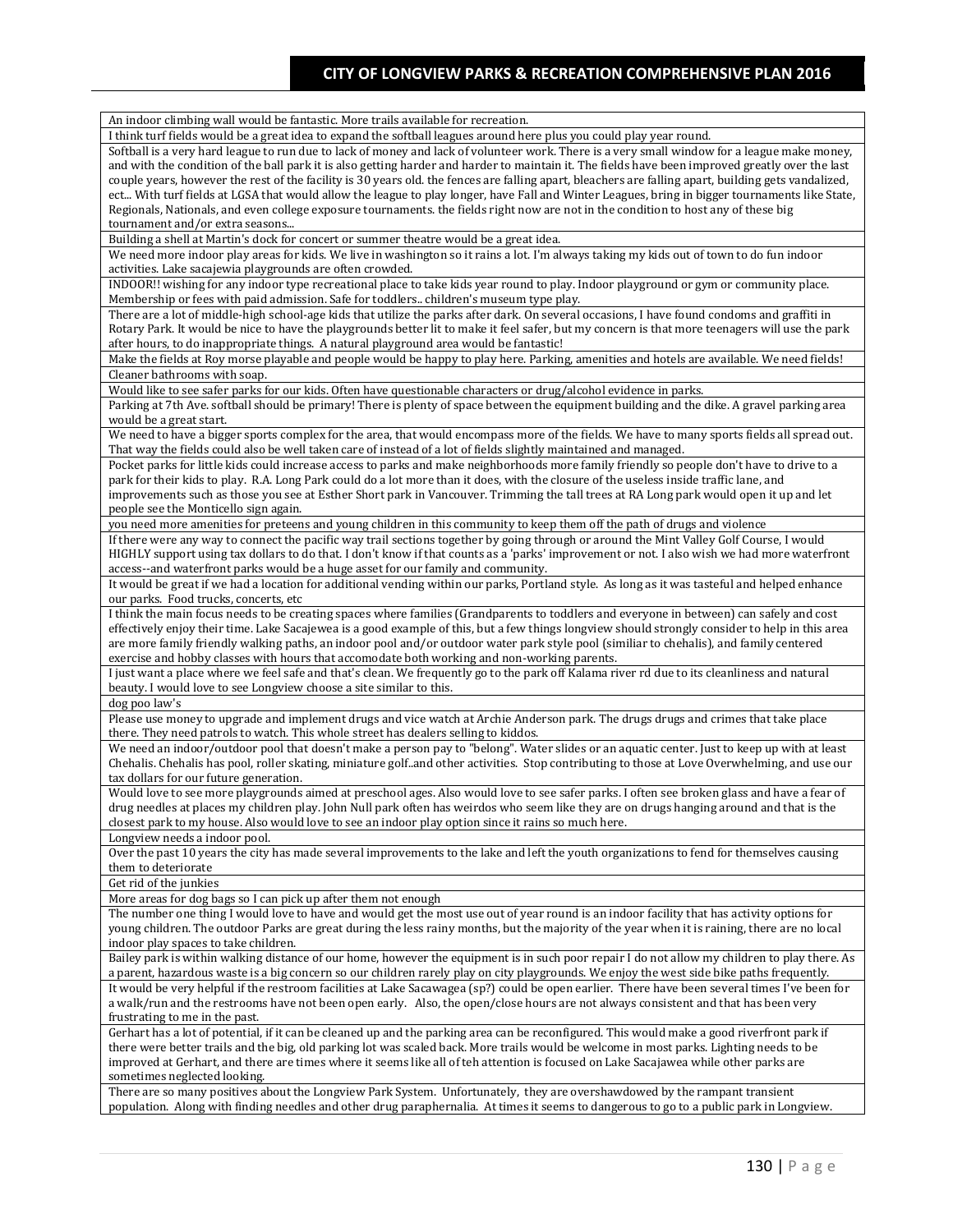Beyond that the restrooms are the most important factor in my opinion. Only the restrooms at lake Sacajawea are open and only a few at one time. The ones that are open are disgusting for lack of a better word.

Install restrooms without full length solid doors so the bums can't hide out in them and the police can see nefarious activity happening inside them.

I would really like to have an indoor outdoor swimming center with arcade or teen center inside. You could have a very nice place for people to stay local and have a nice safe facility for kids year round. It will also have an employment opportunities for teens during the summer time.

I primarily use Lake Sacajawea and there is a need for more and improved restrooms and more garbage cans located around the walking path.

| 19) Approximately how often do you and/or your family members take part in City of Longview Recreation activities each year? |                         |                       |
|------------------------------------------------------------------------------------------------------------------------------|-------------------------|-----------------------|
| <b>Answer Options</b>                                                                                                        | <b>Response Percent</b> | <b>Response Count</b> |
| Never                                                                                                                        | $7.7\%$                 | 42                    |
| 1 - 5 times a year                                                                                                           | 52.9%                   | 287                   |
| 6 - 10 times a year                                                                                                          | 15.8%                   | 86                    |
| 11 - 20 times a year                                                                                                         | 9.8%                    | 53                    |
| 20+ times a year                                                                                                             | 13.8%                   | 75                    |
|                                                                                                                              | answered question       | 543                   |
|                                                                                                                              | skipped question        | 196                   |

| 20) What are the primary reasons that you take part in City of Longview Recreation Programs?                                                |                         |                       |
|---------------------------------------------------------------------------------------------------------------------------------------------|-------------------------|-----------------------|
| <b>Answer Options</b>                                                                                                                       | <b>Response Percent</b> | <b>Response Count</b> |
| For exercise or get healthy/healthier                                                                                                       | 56.9%                   | 302                   |
| Participate in family activities                                                                                                            | 47.5%                   | 252                   |
| Play unorganized (drop in) sports                                                                                                           | 9.0%                    | 48                    |
| Play organized sports                                                                                                                       | 21.5%                   | 114                   |
| Attend special events/concerts/movies                                                                                                       | 56.1%                   | 298                   |
| To learn something new                                                                                                                      | 27.5%                   | 146                   |
| To create new memories                                                                                                                      | 23.7%                   | 126                   |
| To rent facilities                                                                                                                          | $6.2\%$                 | 33                    |
| I seldom use City of Longview Recreation Programs                                                                                           | 9.6%                    | 51                    |
| Other (please specify)                                                                                                                      |                         | 31                    |
|                                                                                                                                             | answered question       | 531                   |
|                                                                                                                                             | skipped question        | 208                   |
| I use the Kelso Senior Center rather than the Longview Center for activities such as Bingo and club meetings. Longview's Center is not very |                         |                       |
| welcoming.                                                                                                                                  |                         |                       |
| love the soap making class!<br>Programs for out of school - summer camps etc.                                                               |                         |                       |
| interactive time for my children with others                                                                                                |                         |                       |
| I used it more when my kids were younger -- not so much now that they are pre-teens                                                         |                         |                       |
| live out of town                                                                                                                            |                         |                       |
| Pet exercise                                                                                                                                |                         |                       |
| Again, I am too new to have strong input.                                                                                                   |                         |                       |
| Runs                                                                                                                                        |                         |                       |
| to enjoy the outdoors                                                                                                                       |                         |                       |
| not enough times offered                                                                                                                    |                         |                       |
| daughter attends "Boulevard" for teens most days!                                                                                           |                         |                       |
| Before school care                                                                                                                          |                         |                       |
| Get those dance classes on a different night than Tuesday!<br>All geared toward scouting                                                    |                         |                       |
| because they are fun                                                                                                                        |                         |                       |
| Photograph the beauty of the Lake during different seasons and watch the ducks.                                                             |                         |                       |
| father-daughter ball annually                                                                                                               |                         |                       |
| To attend community events                                                                                                                  |                         |                       |
| poorly organizedwasted money                                                                                                                |                         |                       |
| Play Golf at Mint Valley                                                                                                                    |                         |                       |
| To exspensive                                                                                                                               |                         |                       |
| Out of town relatives LOVE the Lake.                                                                                                        |                         |                       |
| My domestic partners plays drop-in volleyball on Tuesday nights. I'm not sure of location.                                                  |                         |                       |
| GG park for boat launch access.                                                                                                             |                         |                       |
| Golf                                                                                                                                        |                         |                       |
| fishing at the lake                                                                                                                         |                         |                       |
| Although we have gone to more competitive sports not so much parks and recreation anymore                                                   |                         |                       |
| a boat lauch would get lots of use.                                                                                                         |                         |                       |
| to educate my kids (music, art, dance, etc.)<br><b>Community Gardens</b>                                                                    |                         |                       |
|                                                                                                                                             |                         |                       |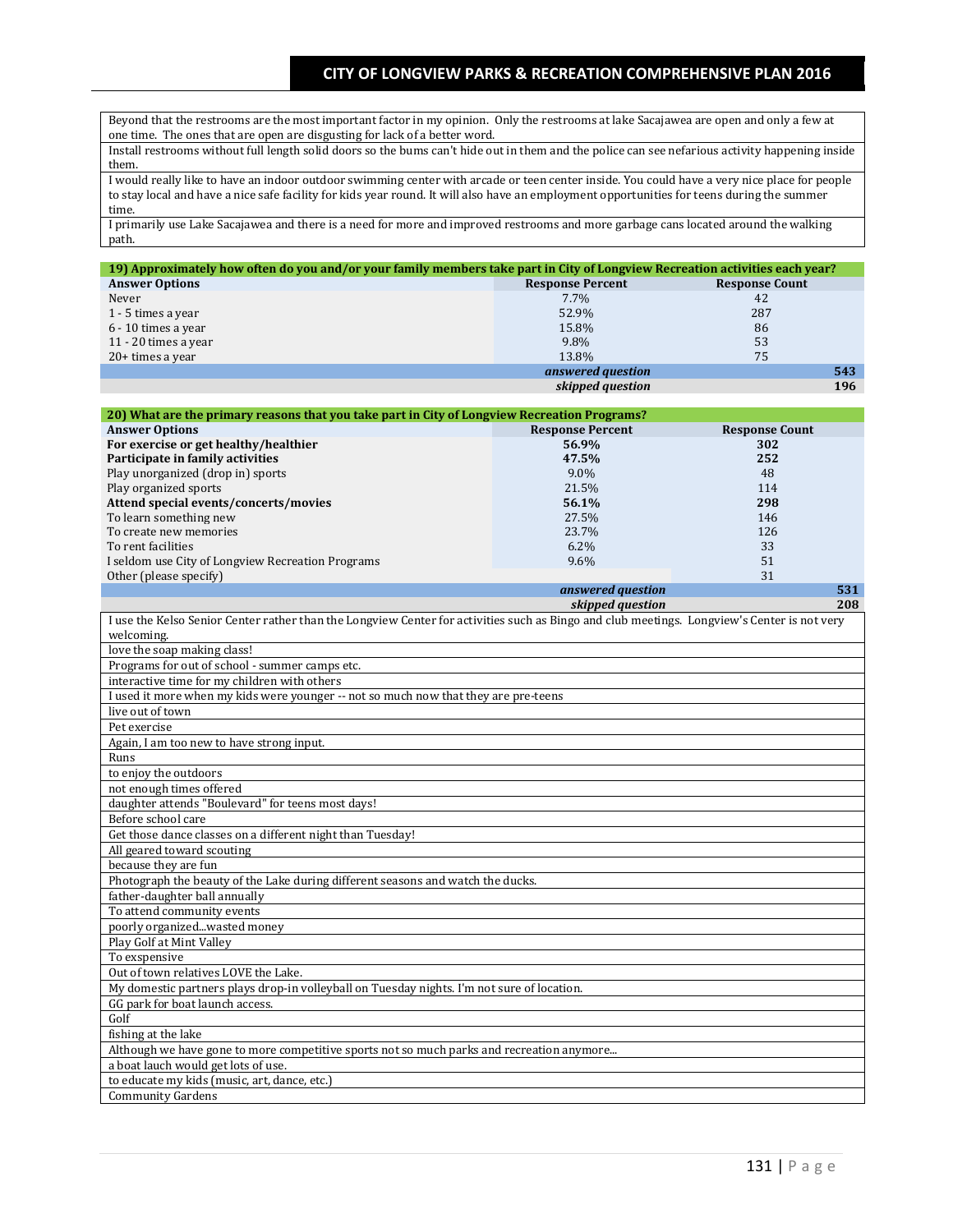| 21) If you seldom use or never use City of Longview Recreation Programs, what is the reason? |                         |                       |
|----------------------------------------------------------------------------------------------|-------------------------|-----------------------|
| <b>Answer Options</b>                                                                        | <b>Response Percent</b> | <b>Response Count</b> |
| Does not apply - we use them                                                                 | 60.6%                   | 241                   |
| Don't know what's available                                                                  | 5.3%                    | 21                    |
| Not interested/no time                                                                       | $8.0\%$                 | 32                    |
| Lack of facilitates                                                                          | $3.0\%$                 | 12                    |
| Too far away/not conveniently located                                                        | 3.5%                    | 14                    |
| Too Crowded                                                                                  | 0.5%                    | <sup>n</sup>          |
| Don't have transportation                                                                    | $0.0\%$                 | 0                     |
| Fees are too high                                                                            | 5.3%                    | 21                    |
| Program of interest not offered                                                              | 5.5%                    | 22                    |
| Program times are not convenient                                                             | 8.3%                    | 33                    |
| Registering for programs is difficult                                                        | $0.0\%$                 | 0                     |
|                                                                                              | answered question       | 398                   |
|                                                                                              | skipped question        | 341                   |

#### **22) Please rate your satisfaction with the following recreation services:**

| <b>Answer Options</b>                                   | <b>Very</b><br><b>Satisfied</b> | <b>Satisfied</b> | <b>Neutral</b> | <b>Dissatisfied</b> | <b>Verv</b><br><b>Dissatisfied</b> | Don't<br>know    | <b>Response</b><br>Count |
|---------------------------------------------------------|---------------------------------|------------------|----------------|---------------------|------------------------------------|------------------|--------------------------|
| <b>Conditions of Indoor Facilities</b>                  | 26                              | 153              | 192            | 56                  | 9                                  | 84               | 520                      |
| Ease of Registering for<br>Programs                     | 116                             | 202              | 118            | 22                  | 9                                  | 52               | 519                      |
| Ease of Renting Facilities                              | 30                              | 96               | 145            | 13                  | 12                                 | 213              | 509                      |
| Fees that are Charged for<br><b>Recreation Programs</b> | 53                              | 197              | 149            | 40                  | 25                                 | 52               | 516                      |
| Helpfulness of Staff                                    | 143                             | 171              | 118            | 21                  | $\overline{7}$                     | 57               | 517                      |
| Marketing, Publicity,<br><b>Promotion of Programs</b>   | 97                              | 179              | 135            | 53                  | 18                                 | 36               | 518                      |
| Quality of Instructors                                  | 79                              | 163              | 157            | 17                  | 7                                  | 91               | 514                      |
| Overall Satisfaction                                    | 70                              | 249              | 132            | 23                  | 7                                  | 33               | 514                      |
|                                                         |                                 |                  |                |                     | answered question                  |                  | 527                      |
|                                                         |                                 |                  |                |                     |                                    | skipped question | 212                      |

**23) Listed are various programs and activities available either within the City of Longview or in nearby communities. As a** 

| household, how many times do you participate in the following: |                    |              |               |                   |                       |
|----------------------------------------------------------------|--------------------|--------------|---------------|-------------------|-----------------------|
| <b>Answer Options</b>                                          | $10+$ times a year | 5 - 10 times | $1 - 5$ times | <b>Never</b>      | <b>Response Count</b> |
| Adult Classes (art,cooking,dancing,etc)                        | 13                 | 8            | 154           | 325               | 500                   |
| Adult Fitness/Aerobics/Weight Training                         | 54                 | 21           | 102           | 315               | 492                   |
| Adult Organized/Unorganized Sports                             | 59                 | 27           | 75            | 321               | 482                   |
| <b>Attend Community Special</b>                                | 26                 | 127          | 272           | 71                | 496                   |
| Events/Performances                                            |                    |              |               |                   |                       |
| Disc Golf                                                      | 13                 | 7            | 47            | 405               | 472                   |
| Boating/Fishing                                                | 51                 | 46           | 102           | 286               | 485                   |
| Golfing/Tennis                                                 | 66                 | 34           | 88            | 292               | 480                   |
| <b>Recreational Swimming</b>                                   | 58                 | 46           | 99            | 276               | 479                   |
| Running, Biking or walking                                     | 260                | 107          | 87            | 52                | 506                   |
| <b>Hiking</b>                                                  | 92                 | 89           | 114           | 193               | 488                   |
| Senior Citizen Programs                                        | 14                 | 12           | 31            | 423               | 480                   |
| Skateboarding/BMX/Ski Sports/Extreme                           | 14                 | 17           | 35            | 410               | 476                   |
| Sports                                                         |                    |              |               |                   |                       |
| <b>Teen Programs</b>                                           | 8                  | 16           | 34            | 422               | 480                   |
| Visiting Natural Areas/Wildlife Observing                      | 87                 | 83           | 140           | 175               | 485                   |
| Youth Before & After School Programs                           | 33                 | 20           | 35            | 392               | 480                   |
| Youth Organized/Unorganized Sports                             | 81                 | 36           | 70            | 297               | 484                   |
| Youth Classes (dance, art, science, etc)                       | 23                 | 40           | 96            | 325               | 484                   |
|                                                                |                    |              |               | answered question | 531                   |
|                                                                |                    |              |               | skipped question  | 208                   |

| 24) Please check all the ways that you learn about City of Longview Parks and Recreation activities? |                         |                       |
|------------------------------------------------------------------------------------------------------|-------------------------|-----------------------|
| <b>Answer Options</b>                                                                                | <b>Response Percent</b> | <b>Response Count</b> |
| Cable Television                                                                                     | $4.3\%$                 | 23                    |
| Flyers                                                                                               | 40.4%                   | 216                   |
| Newspaper                                                                                            | 45.9%                   | 245                   |
| Parks & Recreation Website                                                                           | 49.3%                   | 263                   |
| Parks & Recreation Quarterly Brochure                                                                | 50.9%                   | 272                   |
| Radio                                                                                                | 19.7%                   | 105                   |
| Visited/Called the Parks and Recreation Office                                                       | 9.9%                    | 53                    |
| Word of Mouth                                                                                        | 43.1%                   | 230                   |
| School Flyer                                                                                         | 15.0%                   | 80                    |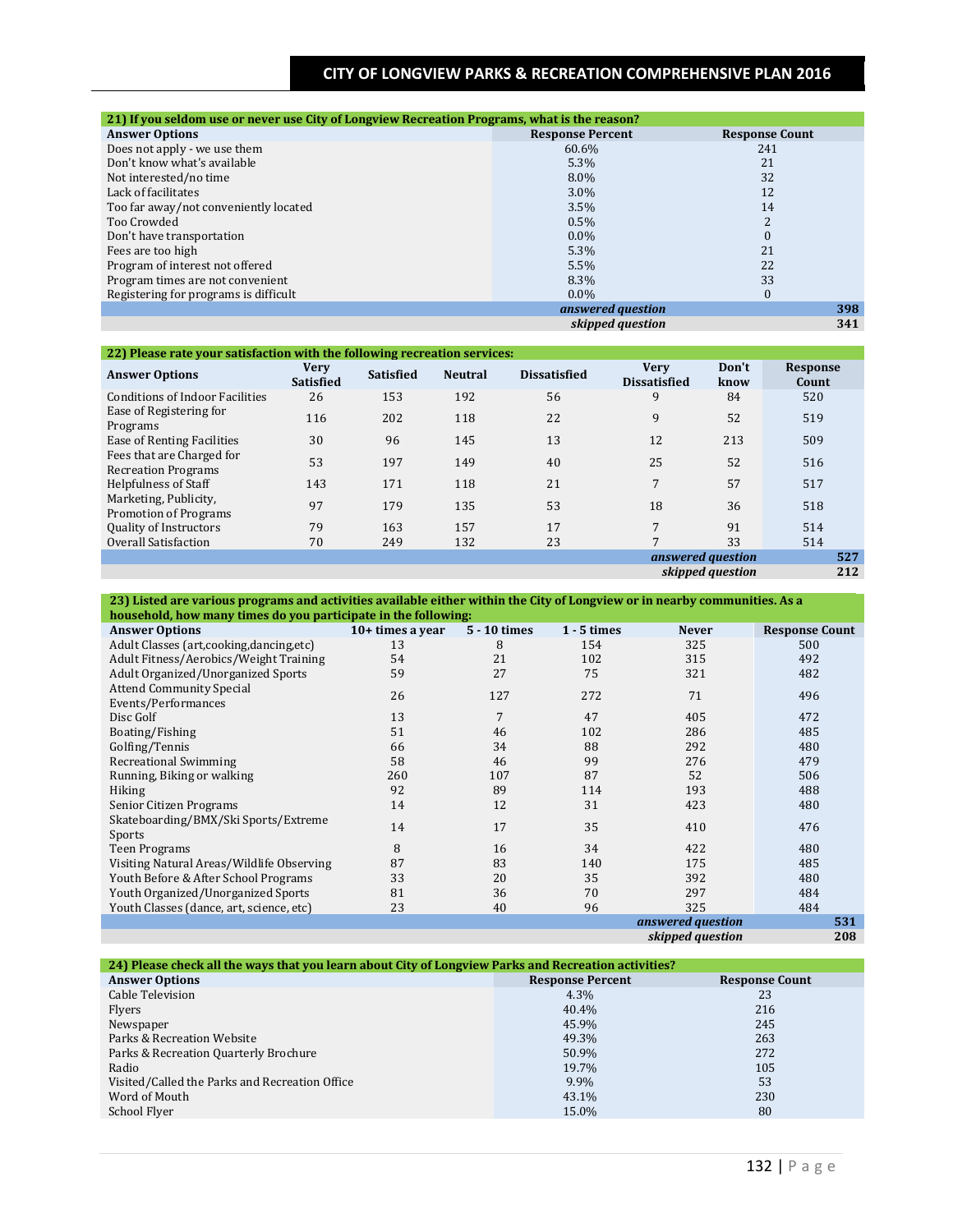| Email/Newsletter                                                                                                                                                                                                                                                  | 40.3%             | 215       |
|-------------------------------------------------------------------------------------------------------------------------------------------------------------------------------------------------------------------------------------------------------------------|-------------------|-----------|
| Facebook                                                                                                                                                                                                                                                          | 27.0%             | 144       |
| Other (please specify)                                                                                                                                                                                                                                            | answered question | 16<br>534 |
|                                                                                                                                                                                                                                                                   | skipped question  | 205       |
| work                                                                                                                                                                                                                                                              |                   |           |
| running event websites                                                                                                                                                                                                                                            |                   |           |
| other                                                                                                                                                                                                                                                             |                   |           |
| signs around town<br>Bugler, Colombia River Reader, NOT TDN don't pay for tdn! not worth it                                                                                                                                                                       |                   |           |
| when you have classes for children 95% of them are all morning classes. some variety would be nice. not all people prefer mornings. id love                                                                                                                       |                   |           |
| to see some more summertime afteenoon choices.                                                                                                                                                                                                                    |                   |           |
| Need better communication.                                                                                                                                                                                                                                        |                   |           |
| Though other GS volunteers                                                                                                                                                                                                                                        |                   |           |
| tdn.com                                                                                                                                                                                                                                                           |                   |           |
| none- never hear about activities                                                                                                                                                                                                                                 |                   |           |
| Head Start                                                                                                                                                                                                                                                        |                   |           |
| beggars<br>Please promote your programs earlier & more often. Sometimes i dont fi d out until the week of.                                                                                                                                                        |                   |           |
| Dr's Office                                                                                                                                                                                                                                                       |                   |           |
| I don't know much about them                                                                                                                                                                                                                                      |                   |           |
| lived in area over 40 years                                                                                                                                                                                                                                       |                   |           |
|                                                                                                                                                                                                                                                                   |                   |           |
| 25) Please utilize the comment section below to add any comments, thoughts, ideas, concerns about Recreation: (88 Responses)                                                                                                                                      |                   |           |
| Create more after school or week end programs for those who's work is not 9to5.                                                                                                                                                                                   |                   |           |
| I would like to see more available for my "tween" seems the classes are up to 12 or starting with 18year olds. My 14 year old loves art.                                                                                                                          |                   |           |
| Also, I am finding it difficult to get tennis lessons for both kids. I would like to see tennis instructors for the winter season to keep them<br>moving.                                                                                                         |                   |           |
| I have met many of my best friends in the community through City of Longview Recreation programs. We have learned about French, history,                                                                                                                          |                   |           |
| pottery, genealogy, and wills through these programs, and we really enjoyed them. it seems that there is somewhat less variety in the                                                                                                                             |                   |           |
| programs recently so we have participated less.                                                                                                                                                                                                                   |                   |           |
| For the most part, our parks are safe and accessible. Restrooms are a problem. Because of vandalism the general population is locked out of                                                                                                                       |                   |           |
| the facilities at the lake. There is usually one stall available that is not pleasant and the rest of the doors to the public bathroom is locked. I                                                                                                               |                   |           |
| have no solution to this problem but am sure many of the walkers would appreciate an accessible public restroom.<br>Your staff is so wonderful and all your hard work shows. The new director, Jennifer Wills, is doing so many great things for the community. I |                   |           |
| do miss seeing the pretty girl named Trisha that used to work up front, she was wonderful!                                                                                                                                                                        |                   |           |
| I am very computer-literate and patient person but the Longview Rec website is horrendous. It is not user-friendly and has a silly log-                                                                                                                           |                   |           |
| in/registration process. I greatly appreciate having local events and enjoy supporting them but there have been a few times that I have very                                                                                                                      |                   |           |
| nearly not bothered to sign up to do a 5k because it was hard to find, there were so many steps, my "pin" or whatever had to be emailed to                                                                                                                        |                   |           |
| me and then I did not receive it the first time I tried to register. It's 2015, the website should not be so terrible. (ps., Hi Natalie Richie!)<br>That' Shawnee Randolph in the front office is very helpful.                                                   |                   |           |
| This town needs a community swimming pool and facility. We're doing our kids a dis-service by not providing them water and swimming                                                                                                                               |                   |           |
| opportunities.                                                                                                                                                                                                                                                    |                   |           |
| Many times a class has been canceled that we enrolled our son in due to low enrollment. This shouldn't happen so often. Here and ther I                                                                                                                           |                   |           |
| understand, but multiple times is kind of rediculous. So maybe you should consider this before offering a class or change # of kids required                                                                                                                      |                   |           |
| to run the class.                                                                                                                                                                                                                                                 |                   |           |
| I see lists of programs in the Daily News, which indicates there are multiple programs available; I believe Parks & Rec is proactive in offering                                                                                                                  |                   |           |
| useful classes for all age groups.<br>We are thankful for LV Parks & Rec and have used many programs over the years.                                                                                                                                              |                   |           |
| No comment.                                                                                                                                                                                                                                                       |                   |           |
| BATHROOM IMPROVEMENTS                                                                                                                                                                                                                                             |                   |           |
| would join YMCA but cant afford it                                                                                                                                                                                                                                |                   |           |
| Keep the running events. I enjoy them enough to drive up from Portland.                                                                                                                                                                                           |                   |           |
| More advertisement for events and cheaper prices would draw more people to the programs offered.                                                                                                                                                                  |                   |           |
| Baily Park could use a bbq grill, and another picnic table.                                                                                                                                                                                                       |                   |           |
| My son is 14. There seems to be a gap in the teen years where not many activities are offered. Please offer more for these between years!                                                                                                                         |                   |           |
| I have only been in Longview 6 months, but I have not heard of any recreational classes. I think partnering with the hospital might be a good<br>idea (I work there).                                                                                             |                   |           |
| Idea: When I lived in Montana across from the hospital was a vacant lot. They transposed into a exercise trails and about four different trail                                                                                                                    |                   |           |
| color coded with colored arrowsfor each trail. Depending on the trail you took, you burned so many calories. It was It was rustic with long                                                                                                                       |                   |           |
| grass and some bushes. There were hills and wholis and at the end you could look at a large posted sign explaining each note and the calories                                                                                                                     |                   |           |
| burned for the amount of time it took to complete each course. It was so fun because you could challenge yourself each time, beat your                                                                                                                            |                   |           |
| family, friends and your own times.                                                                                                                                                                                                                               |                   |           |
| For #19 use senior center 3x per week if that counts. Need a bigger senior center.<br>I wish some of the community events didn't cost so much and that they were more kid friendly.                                                                               |                   |           |
| I appreciate all that you do for the community. Please keep up the good works.                                                                                                                                                                                    |                   |           |
|                                                                                                                                                                                                                                                                   |                   |           |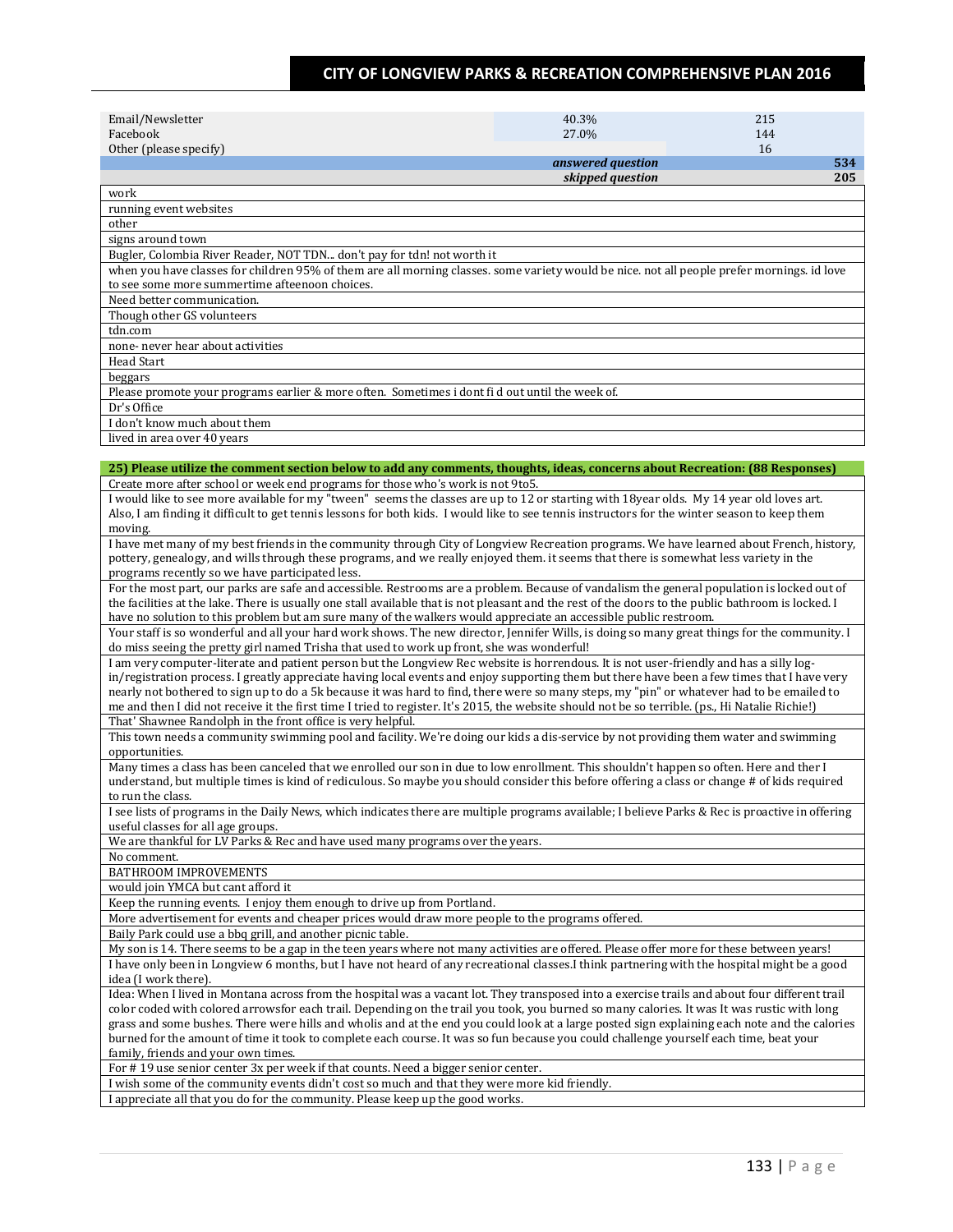| We need more parking for Senior Center. Or newer building with better parking.                                                                                                                                              |
|-----------------------------------------------------------------------------------------------------------------------------------------------------------------------------------------------------------------------------|
| My grandson is only 15 months but later we will be using more of the park and rec facilities.                                                                                                                               |
| We enjoy swimming but there really are no facilities other than the YMCA and they keep their pool to cool for us. Would LOVE to see a Roller                                                                                |
| Skating rink back in town. Longview has 4 Roller Derby teams that go back and forth between Centralia and/or Portland for practice. The                                                                                     |
| old Skateworld was located in an out of the way place that was not on a bus line. I am 53 and commute to Centralia every month to go                                                                                        |
| skating. Many people I know do the same.                                                                                                                                                                                    |
| I would be happy to work with anyone to connect the dike trails.                                                                                                                                                            |
| I would like to see the Thursday concert series expanded.                                                                                                                                                                   |
| Rather than add something new (other than a pool) I'd like to be sure that the city has enough money to maintain well what is in place.                                                                                     |
| Taxpayers just don't have enough money to support new programs. Quality programs insures that community support will be high.                                                                                               |
| Where are the areas for hiking?                                                                                                                                                                                             |
| My children play soccer and softball at 7th ave, but not through parks and rec. The prices of the various sports activities and children's                                                                                  |
|                                                                                                                                                                                                                             |
| classes are pretty high. It should not cost more than \$5 per hour for an activity for a preschooler when the parent must remain there for                                                                                  |
| supervision.                                                                                                                                                                                                                |
| Would be nice to have a skating rink (all generations, not like a skate park) and public swim pool at reasonable costs, again. And more                                                                                     |
| options for theater that are affordable - not just kelso                                                                                                                                                                    |
| Marketing is key. Not enough promotion goes into the services. We have signed up for a class and was told later that it has been cancelled                                                                                  |
| due to lack of participation.                                                                                                                                                                                               |
| What this area sorely needs is a swimming lake in the summer.                                                                                                                                                               |
| several times I have signed up my son for a program and it was cancelled due to low enrollment which is dissappointing                                                                                                      |
| We are in need of an athletic facility in the down town core area.                                                                                                                                                          |
| I would like to see updates to our golf course, love the friendly staff there. We really really need more bike paths for those of us that don't                                                                             |
| really want to bike in traffic.                                                                                                                                                                                             |
| like i said more variety and times                                                                                                                                                                                          |
| safety is very important I would walk the lake more if I felt safer Really like the idea of indoor swimming                                                                                                                 |
| I'm out of town much of the week right now, but next year I will have more time to be involved in taking classes. I always look to see what's                                                                               |
| offered.                                                                                                                                                                                                                    |
| Please arrange dance lessons for other than /in addition to Tuesdays. Did I mention the Lake Sacajawea bathrooms are gross and grossly in                                                                                   |
| need of improvement?                                                                                                                                                                                                        |
|                                                                                                                                                                                                                             |
| I think using Facebook as a paid advertising platform would increase participation in your programs.                                                                                                                        |
| I have actually gone into the Parks Dept inquiring about a youth class, class got canceled, i left my name and number and asked them to call                                                                                |
| me if another class gets offered. I feel there should be a better system for keeping track of that info. local dance studios manage to do it. the                                                                           |
| times and dates of some of the stuff offered is too hard with working parents.                                                                                                                                              |
| I added most in previous comment field, would love to do a partnership for Girl Scout activities in the Longview publications                                                                                               |
| cheaper fees for kids classes may draw more people in. I have 3 kids and cannot afford to put all 3 in sports.                                                                                                              |
| It would be great if you could select which activities you wanted to get emails on, or a once a month. Sometimes, it seems like we get more                                                                                 |
| emails than are needed in a given month.                                                                                                                                                                                    |
| keep doing what you can, this is a good start                                                                                                                                                                               |
| I think if costs were a bit less there'd be more families joining.                                                                                                                                                          |
| Bring the Lake up to date with vendors, activities etc like other citys.                                                                                                                                                    |
| would love to be more involved with the run/walk events; however, always occur at the same day/time as soccer games or other sporting                                                                                       |
| events on Saturdays. Maybe try holding on Sundays? or a little later in the days on Saturday?                                                                                                                               |
| Find a space for an 18-hole disc golf course. The two 9-hole courses we have in the area are nice, but an 18-hole course would open up a                                                                                    |
| huge opportunity for tourism, events, and opening Longview up to a rapidly growing sport.                                                                                                                                   |
| You need some type of water exercise program year around for Adults who work. Early or Late during the week.                                                                                                                |
|                                                                                                                                                                                                                             |
|                                                                                                                                                                                                                             |
| I would like to see Mark Morris pool open for lap swimming at a reasonable price and various times.                                                                                                                         |
| Rec league volleyball needs power net and beginner net so all can enjoy                                                                                                                                                     |
| More baby swings                                                                                                                                                                                                            |
| While this doesn't apply to me now, I often wished that there were more toddler activities to sign my daughter up for.                                                                                                      |
| No more taxing. You get a good amount all ready. Use wisely.                                                                                                                                                                |
| when city workers are doing a projectfour stand around and 1 works.                                                                                                                                                         |
| Upgrade the outside seating area at Mint Valley Golf (expand) -- Add cart bains to accommodate 50+ more carts.                                                                                                              |
| See number 18!!                                                                                                                                                                                                             |
|                                                                                                                                                                                                                             |
| I think we have a huge need for a community aquatic center, preferably one with an outdoor pool (or indoor/outdoor pool) that provides a                                                                                    |
| safer place to swim than the rivers in summer. The YMCA has a good pool system for year-round use, but not everyone can afford to join.<br>Still, perhaps we only need outdoor pools for summer use, but the need is there. |
|                                                                                                                                                                                                                             |
| I'd love to see kids reading/story time time programs at different times for working moms.                                                                                                                                  |
| very happy overall with parks and rec. Once I rented the covered picnic area at the lake though, and the restrooms were locked and nobody                                                                                   |
| came to unlock them for us in a timely enough manner.                                                                                                                                                                       |
| In county should be able to use facilities at the same rates as in city. Especially when facilities are only available in city and not in county.                                                                           |
| I think this city is not very bike-able or walk-able. I don't have all the answers how to change that, but perhaps education about sharing the                                                                              |
| roads with bikes, incentives to businesses/employees that commute via bike would help. It would be great to have a safer way to get around                                                                                  |
| the city by bike or walking (such as a dual purpose trail system). Bike lanes disappear without warning; on Ocean Beach Hwy. the bike lane is                                                                               |
| the bumpy sidewalk that also disappears without warning. I'm not sure how wheelchair bound people can manage some of the sidewalks.                                                                                         |
| I would like to see weekend classes for young children at earlier times (8 or 9), or classes offered after normal work hours during the week<br>(530).                                                                      |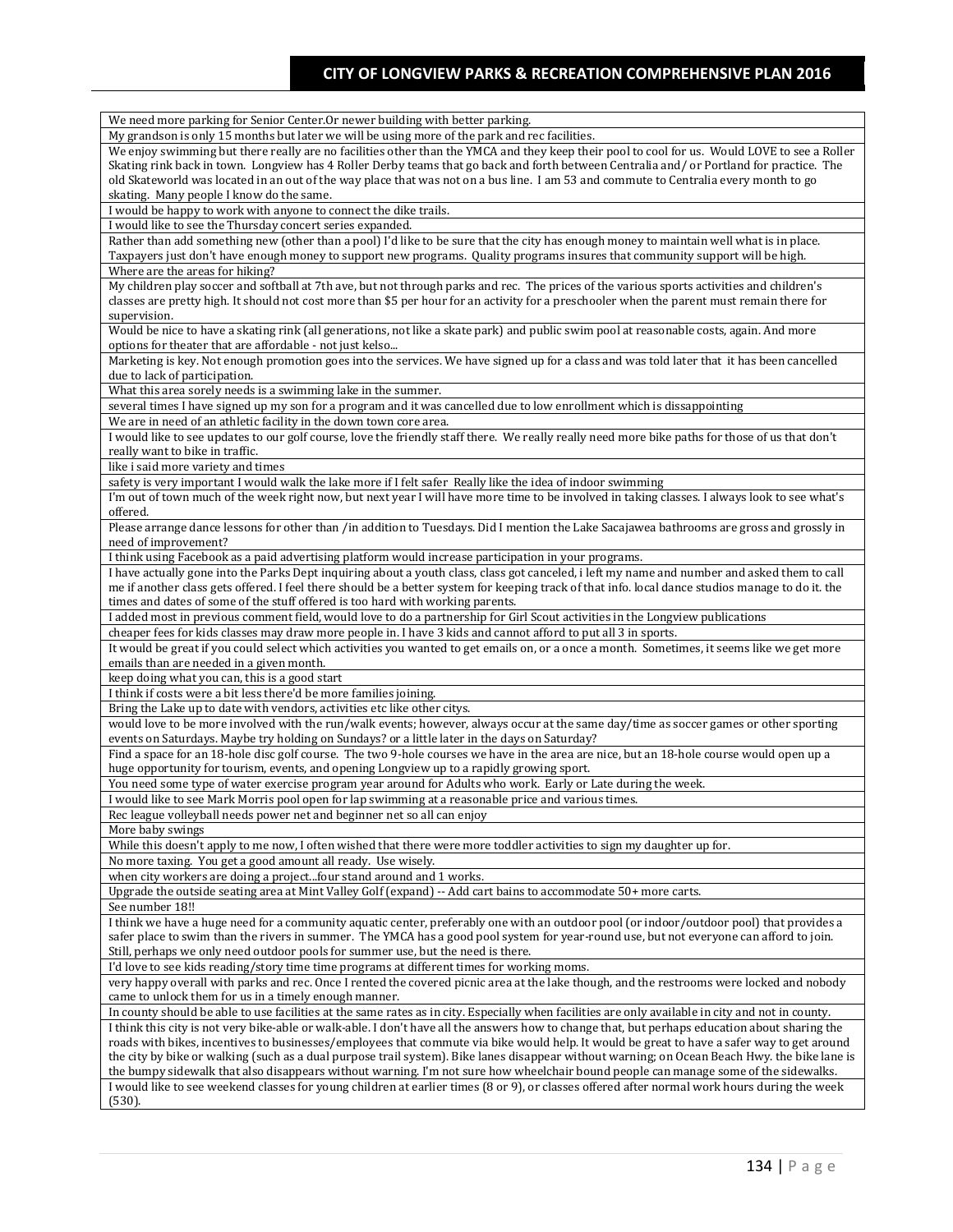| Longview P&R offers excellent programming for all ages at excellent prices.                                                                        |
|----------------------------------------------------------------------------------------------------------------------------------------------------|
| The Women's building that we went to for a ballet class was pretty terrible. Parents had to sit on the floor in the room across the hall and       |
| were shut out of the class. Chairs at least, would be nice. You should have a new parks and rec building that can house your offices and the       |
| classes you provide.                                                                                                                               |
| I registered for a class this past summer but it got cancelled because not enough people signed up. I might try again next summer.                 |
| I would really like to see an indoor pool at Archie Anderson park. Most of the people who live in the HIghlands cant afford to use the pool at     |
| the YMCA. Even their lower income programs are too expensive.                                                                                      |
| More basic facilities and natural areas for simple (low cost) use and less high-cost, high maintenance buildings, fields, pools etc. Partner for   |
| the big expensive facilities (with county, Kelso, High School, or LCC). More trails,. Convert Weyco Railroad to trails. Link communities with      |
| trails.                                                                                                                                            |
| An qualit Ry park is needed to meet the exploding generation of Baby Boomers and other demographic groups that are looking for quality             |
| spaces to recreate and spend tourism dollars as they travel.                                                                                       |
| Thank you for caring for our parks. We feel safe at every park in town. Unlike certain areas in Portland or Seattle. It's so nice to feel safe and |
| let our kids have fun.                                                                                                                             |
| Your website is not user friendly.                                                                                                                 |
| I would like to see better fishing in the lake and a better swing hole than willow grove. It is too dangerous  The only good places to swim are    |
| on the Lewis river.                                                                                                                                |
| Play areas for children must be maintained for safety, you can not just put a OUT OF SERVICE sign on damaged area                                  |
| My family loved the outdoor movies and attended all of them. They monster truck event was a hit with my family and hope to see both of             |
| these events continue. Thank you Longview.                                                                                                         |
| Please consider bringing back the Zumba class at the MAC at 5:30 or 6:00pm start time. My husband & I enjoyed that class.                          |
| I repeatedly hear that people don't know what is available in town. Our MOPs group is trying really hard to help people connect in with            |
| activities, and so often people haven't heard of things. There are many, many families that have transplanted to the area who don't have           |
| school aged children, and the community is hard to connect into. I wish we had a better way of communicating within the community.                 |
| There to be more and better bike lanes and paths                                                                                                   |
| I would love more activities for the toddler preschool age in the morning hours of the day. I know quite a few stay at home mom's in the area      |
| that would participate. We love what you offered this year. I wish I could participate in KT Blues class, however, the time of day and having      |
| more than one child has made this impossible. The music class is great, something else would be nice as well. We also cannot participate in        |
| swimming because we have more than one child. How about a morning gymnastics, dance, crafting, open gym time, or something else for the            |
| young age children while others are at school. Thanks!                                                                                             |
| Regarding disc golf, the city needs to utilize the local disc golf community more in the organization of events. It is a very different sports     |
| community than what they are used to, and so far, their attempts at running disc golf events WITHOUT the disc golf community hasn't done           |
| very well. This is because the disc golf community, the ones we want to encourage to bring tourism dollars to the city, are different than a lot   |
| of the other sports. The disc golf community is ready and willing to run these events, if the city is willing to let them handle them.             |
| In classes that are being offered, the instructors should ask for feedback from their students/parents. The instructor's personality greatly       |
| influences the experience (positively or negatively).                                                                                              |
| Get a rubberized path around the lake to improve safety for seniors; disabled; bikes and strollers Oh yes runners too!                             |
| to many drugies in the parks. my 13 yr old boy found a needle while fishing at lake sacajawea, he and his friends are no longer allowed to go      |
| there. Sad, Sad, sad.                                                                                                                              |
| City needs to put more money back into the youth sports leagues before they lose them.                                                             |
| I wish I had more time to enjoy the programs you have.                                                                                             |
| I am limited about the recreation department. If I had to give a letter grade it would be a C-. I read in the paper we got a new director. I       |
| hope this new director adds value to our community and is not just another body in an office.                                                      |
|                                                                                                                                                    |

| 26) If a bond issue was levied and went to a community vote for support, what would your family be willing to vote for to<br>fund capital improvement projects for parks and recreation facilities? |                                 |                               |                   |                                  |                   |                          |  |  |
|-----------------------------------------------------------------------------------------------------------------------------------------------------------------------------------------------------|---------------------------------|-------------------------------|-------------------|----------------------------------|-------------------|--------------------------|--|--|
| <b>Answer Options</b>                                                                                                                                                                               | <b>Not</b><br><b>Supportive</b> | Somewhat<br><b>Supportive</b> | <b>Supportive</b> | <b>Verv</b><br><b>Supportive</b> | Rating<br>Average | <b>Response</b><br>Count |  |  |
| \$0.10 on every \$1,000 of property tax for<br>park and recreation facilities                                                                                                                       | 44                              | 88                            | 136               | 193                              | 3.04              | 461                      |  |  |
| \$0.25 on every \$1,000 of property tax for<br>park and recreation facilities                                                                                                                       | 108                             | 104                           | 122               | 117                              | 2.55              | 451                      |  |  |
| \$0.50 on every \$1,000 of property tax for<br>park and recreation facilities                                                                                                                       | 200                             | 77                            | 77                | 96                               | 2.15              | 450                      |  |  |
|                                                                                                                                                                                                     |                                 |                               |                   |                                  | answered question | 487                      |  |  |
|                                                                                                                                                                                                     |                                 |                               |                   |                                  | skipped question  | 252                      |  |  |

#### **27) Please rate your level of support for each of the follow park improvements that members of your household would be willing to support with their TAX dollars?**

| <b>Answer Options</b>                                                          | Very willing<br>to support | Somewhat<br>supportive | Not willing to<br>support | <b>Response Count</b> |
|--------------------------------------------------------------------------------|----------------------------|------------------------|---------------------------|-----------------------|
| Acquire and develop river shoreline property                                   | 147                        | 176                    | 145                       | 468                   |
| Acquire properties for developing new parks/open space                         | 123                        | 216                    | 126                       | 465                   |
| Develop a band style shelter at Martin's Dock for<br>concerts/community events | 110                        | 201                    | 153                       | 464                   |
| Develop a community center with multiple recreation<br>amenities               | 139                        | 193                    | 134                       | 466                   |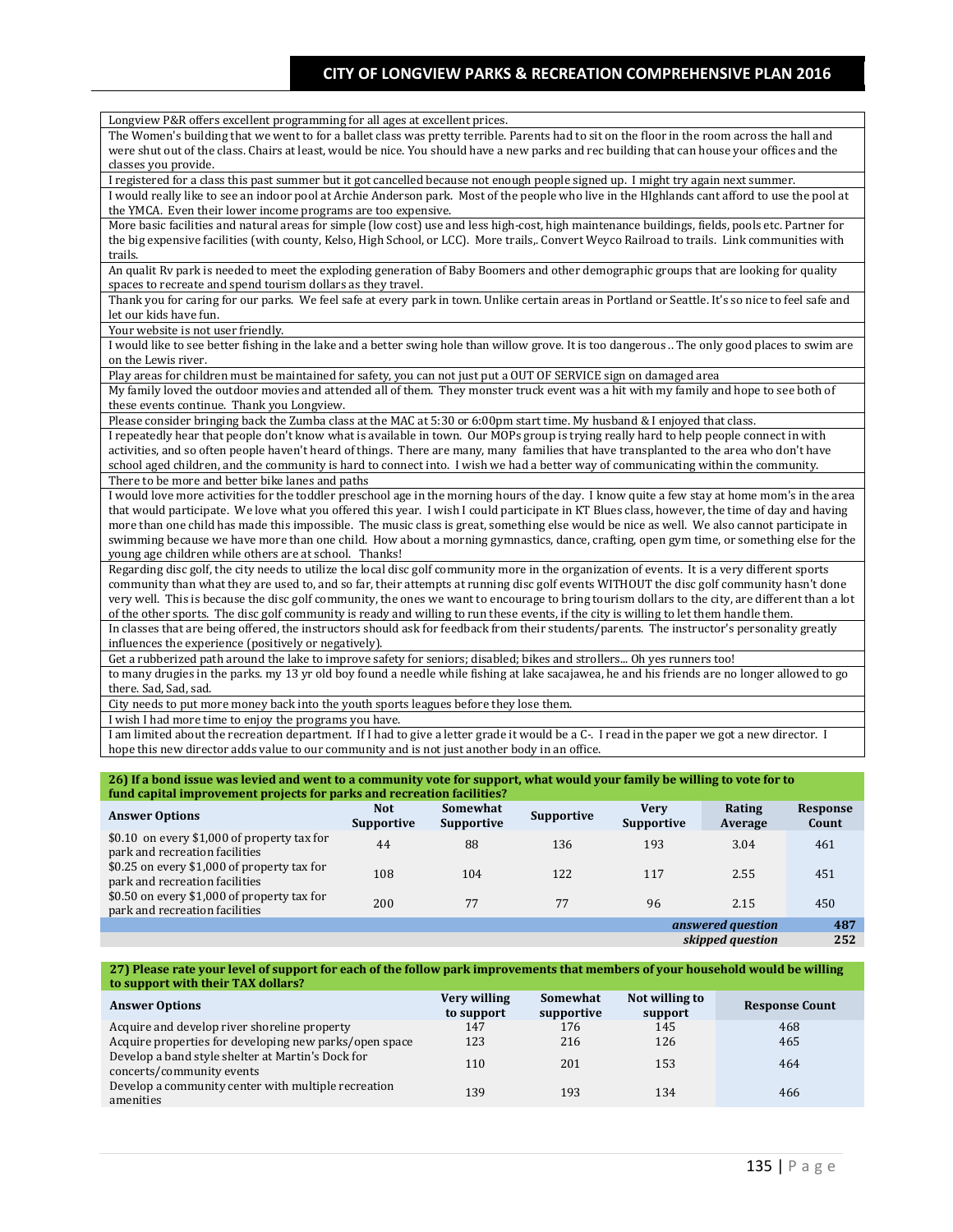| Develop an aquatic facility with water slides, zero-<br>depth/walk in entry, lap lanes, spray features | 172 | 144 | 152               | 468 |     |
|--------------------------------------------------------------------------------------------------------|-----|-----|-------------------|-----|-----|
| Develop additional off leash dog areas                                                                 | 90  | 138 | 234               | 462 |     |
| Develop multipurpose bike/walking trails                                                               | 211 | 163 | 91                | 465 |     |
| Develop neighborhood community buildings or gyms                                                       | 99  | 201 | 161               | 461 |     |
| Upgrade existing neighborhood parks                                                                    | 205 | 218 | 47                | 470 |     |
| Develop a multi-generational sports complex with<br>synthetic turf fields                              | 144 | 142 | 180               | 466 |     |
| Upgrade existing playgrounds and picnic shelters                                                       | 175 | 231 | 58                | 464 |     |
| Develop an RV and Camping Park                                                                         | 60  | 114 | 286               | 460 |     |
| <b>Upgrade or install park restrooms</b>                                                               | 237 | 176 | 55                | 468 |     |
| <b>Upgrades to Mint Valley Golf Course</b>                                                             | 69  | 131 | 258               | 458 |     |
|                                                                                                        |     |     | answered question |     | 480 |
|                                                                                                        |     |     | skipped question  |     | 259 |

**28) If funding were available, through grants or partnerships (potential partial funding by matching grants using tax payer dollars, which of the follow facilities do you see as the highest priority for the City of Longview?**

| <b>Answer Options</b>               | 1 <sup>st</sup> Priority | 2 <sup>nd</sup> Priority |
|-------------------------------------|--------------------------|--------------------------|
| <b>Indoor Pool</b>                  | 76                       | 40                       |
| Outdoor Spray Park                  | 26                       | 17                       |
| <b>Community Center</b>             | 49                       | 47                       |
| <b>City Wide Trail System</b>       | 80                       | 53                       |
| Off Leash Dog Areas                 | 12                       | 14                       |
| RV or Camping Area                  | 9                        | 15                       |
| Synthetic Sports Fields             | 67                       | 26                       |
| <b>Better River Access</b>          | 35                       | 37                       |
| <b>Upgraded Park Restrooms</b>      | 84                       | 75                       |
| More Picnic Shelters                |                          | 14                       |
| <b>Additional Community Gardens</b> | 4                        | 16                       |
| <b>Outdoor Sports Courts</b>        | 8                        | 15                       |
| Large Community Events              | 12                       | 24                       |
| <b>Golf Course Upgrades</b>         | 17                       | 11                       |
|                                     | answered question        | 484                      |
|                                     | skipped question         | 255                      |

| 29) Which would you rather support with your family's TAX Dollars?                           |                     |                   |  |  |  |  |  |  |
|----------------------------------------------------------------------------------------------|---------------------|-------------------|--|--|--|--|--|--|
| <b>Answer Options</b>                                                                        | Response<br>Percent | Response<br>Count |  |  |  |  |  |  |
| I would support upgrading, updating, or retrofitting current parks and recreation facilities | 31.5%               | 154               |  |  |  |  |  |  |
| I would support new installation or construction of parks and recreation facilities          | $7.0\%$             | 34                |  |  |  |  |  |  |
| I would support both updating and new installation                                           | 58.9%               | 288               |  |  |  |  |  |  |
| I would support neither updates or new installation                                          | $2.7\%$             | 13                |  |  |  |  |  |  |
|                                                                                              | answered question   | 489               |  |  |  |  |  |  |
|                                                                                              | skipped question    | 250               |  |  |  |  |  |  |

#### **30) OTHER than City of Longview Parks and Recreation Facilities, please check all the facilities that members of your household use for park and recreation programs?**

| asc for park and recreation programs.<br><b>Answer Options</b> | <b>Response Percent</b> | <b>Response Count</b> |
|----------------------------------------------------------------|-------------------------|-----------------------|
| Churches                                                       | 36.5%                   | 185                   |
| Homeowners Association/Apartment Complex                       | 3.7%                    | 19                    |
| Lower Columbia College                                         | 34.5%                   | 175                   |
|                                                                | 50.3%                   | 255                   |
| Neighboring City Parks and Trails                              |                         |                       |
| Longview Country Club/Three Rivers Golf Course                 | 17.4%                   | 88                    |
| <b>State or National Parks</b>                                 | 60.0%                   | 304                   |
| Private Clubs (tennis/health/fitness)                          | 18.9%                   | 96                    |
| Private Schools                                                | 5.7%                    | 29                    |
| Public Schools                                                 | 40.6%                   | 206                   |
| <b>YMCA</b>                                                    | 33.5%                   | 170                   |
| Youth & Family Link                                            | 13.6%                   | 69                    |
| <b>Youth Sports League Associations</b>                        | 24.5%                   | 124                   |
| None: Do Not Use Other Facilities                              | 5.9%                    | 30                    |
| Other (please specify)                                         |                         | 14                    |
|                                                                | answered question       | 507                   |
|                                                                | skipped question        | 232                   |
| Columbia River and other rivers throughout the area            |                         |                       |
| Gaither pool                                                   |                         |                       |
| Longview Library                                               |                         |                       |
| Riverside park in Lexington.                                   |                         |                       |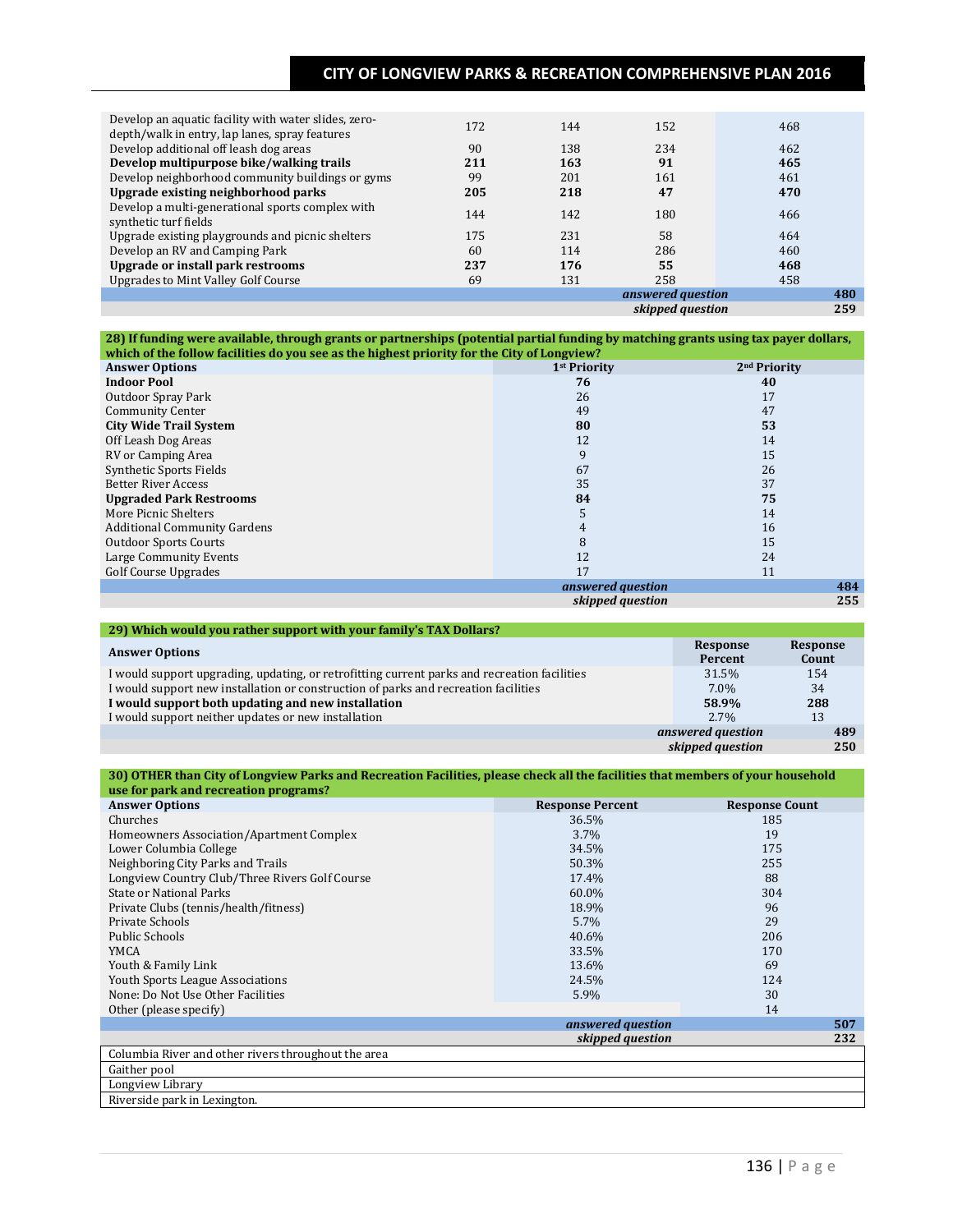| LV Kelso Library                               |
|------------------------------------------------|
| evergreen ballet                               |
| Stageworks Northwest Theatre, Columbia Theatre |
| Girl Acout properties: Evergreen Day Camp      |
| Private facilities, Cowlitz County fairgrounds |
| rent from other organizations                  |
| Mint Valley Racquet & Fitness                  |
| Academy of Kung Fu                             |
| supplying money to muggers                     |
| Mint Valley Golf Course                        |

| 31) Compared to other recreational opportunities, are our prices higher, lower, or about the same? |                         |                       |  |  |  |  |  |
|----------------------------------------------------------------------------------------------------|-------------------------|-----------------------|--|--|--|--|--|
| <b>Answer Options</b>                                                                              | <b>Response Percent</b> | <b>Response Count</b> |  |  |  |  |  |
| Quite a bit higher                                                                                 | $3.5\%$                 | 18                    |  |  |  |  |  |
| Somewhat higher                                                                                    | $9.0\%$                 | 46                    |  |  |  |  |  |
| About the same                                                                                     | 37.0%                   | 189                   |  |  |  |  |  |
| Somewhat lower                                                                                     | 12.3%                   | 63                    |  |  |  |  |  |
| Quite a bit lower                                                                                  | $1.2\%$                 | 6                     |  |  |  |  |  |
| Don't know                                                                                         | 37.0%                   | 189                   |  |  |  |  |  |
|                                                                                                    | answered question       | 511                   |  |  |  |  |  |
|                                                                                                    | skipped question        | 228                   |  |  |  |  |  |

| 32) How likely is it that you would recommend Longview Parks & Recreation to a friend or colleague? |                           |  |                                                                                   |  |  |  |  |  |                              |                   |
|-----------------------------------------------------------------------------------------------------|---------------------------|--|-----------------------------------------------------------------------------------|--|--|--|--|--|------------------------------|-------------------|
| <b>Answer Options</b>                                                                               | Not at all likely<br>$-0$ |  | $\begin{array}{cccccccccccccccccc} 1 & 2 & 3 & 4 & 5 & 6 & 7 & 8 & 9 \end{array}$ |  |  |  |  |  | <b>Extremely likely - 10</b> | Response<br>Count |
|                                                                                                     | 8                         |  | 4 10 25 20 59 47 92 72 48                                                         |  |  |  |  |  | 122                          | 507               |
|                                                                                                     |                           |  |                                                                                   |  |  |  |  |  | answered question            | 507               |
|                                                                                                     |                           |  |                                                                                   |  |  |  |  |  | skipped question             | 232               |
|                                                                                                     |                           |  |                                                                                   |  |  |  |  |  |                              |                   |

| 33) How did you hear about this survey? |                         |                       |
|-----------------------------------------|-------------------------|-----------------------|
| <b>Answer Options</b>                   | <b>Response Percent</b> | <b>Response Count</b> |
| City of Longview Website                | $3.4\%$                 | 16                    |
| Email/E-Newsletter                      | 61.9%                   | 294                   |
| Seasonal Brochure                       | 1.3%                    | 6                     |
| Word of Mouth                           | $6.3\%$                 | 30                    |
| Parks and Recreation Website            | 1.9%                    | 9                     |
| Facebook                                | 17.7%                   | 84                    |
| <b>Community Forum</b>                  | $2.1\%$                 | 10                    |
| The Newspaper                           | $5.5\%$                 | 26                    |
| Other (please specify)                  |                         | 50                    |
|                                         | answered question       | 475                   |

|                                                               | skipped question | 264 |
|---------------------------------------------------------------|------------------|-----|
| Library                                                       |                  |     |
| Melissa Harbour is pushy! (In a good way.)                    |                  |     |
| Longview Senior Center                                        |                  |     |
| Senior Center                                                 |                  |     |
| Daily News                                                    |                  |     |
| Senior Center                                                 |                  |     |
| Flyer at the lake                                             |                  |     |
| LV Senior Center                                              |                  |     |
| other                                                         |                  |     |
| Senior Center                                                 |                  |     |
| A flyer was on the bathroom at the lake.                      |                  |     |
| radio                                                         |                  |     |
| Ken Botero's column in the Chamber newsletter                 |                  |     |
| Flyer posted on restroom at Lake Sacajawea!                   |                  |     |
| when looking for Turkey Trot info which I still haven't found |                  |     |
| Longview Outdoor Gallery                                      |                  |     |
| Twitter                                                       |                  |     |
| Also Facebook                                                 |                  |     |
| panhandlers                                                   |                  |     |
| Cowlitz On The Move                                           |                  |     |
| Nick                                                          |                  |     |
| Mint Valley Golf course                                       |                  |     |
| Library                                                       |                  |     |
| Senior Center                                                 |                  |     |
| Library                                                       |                  |     |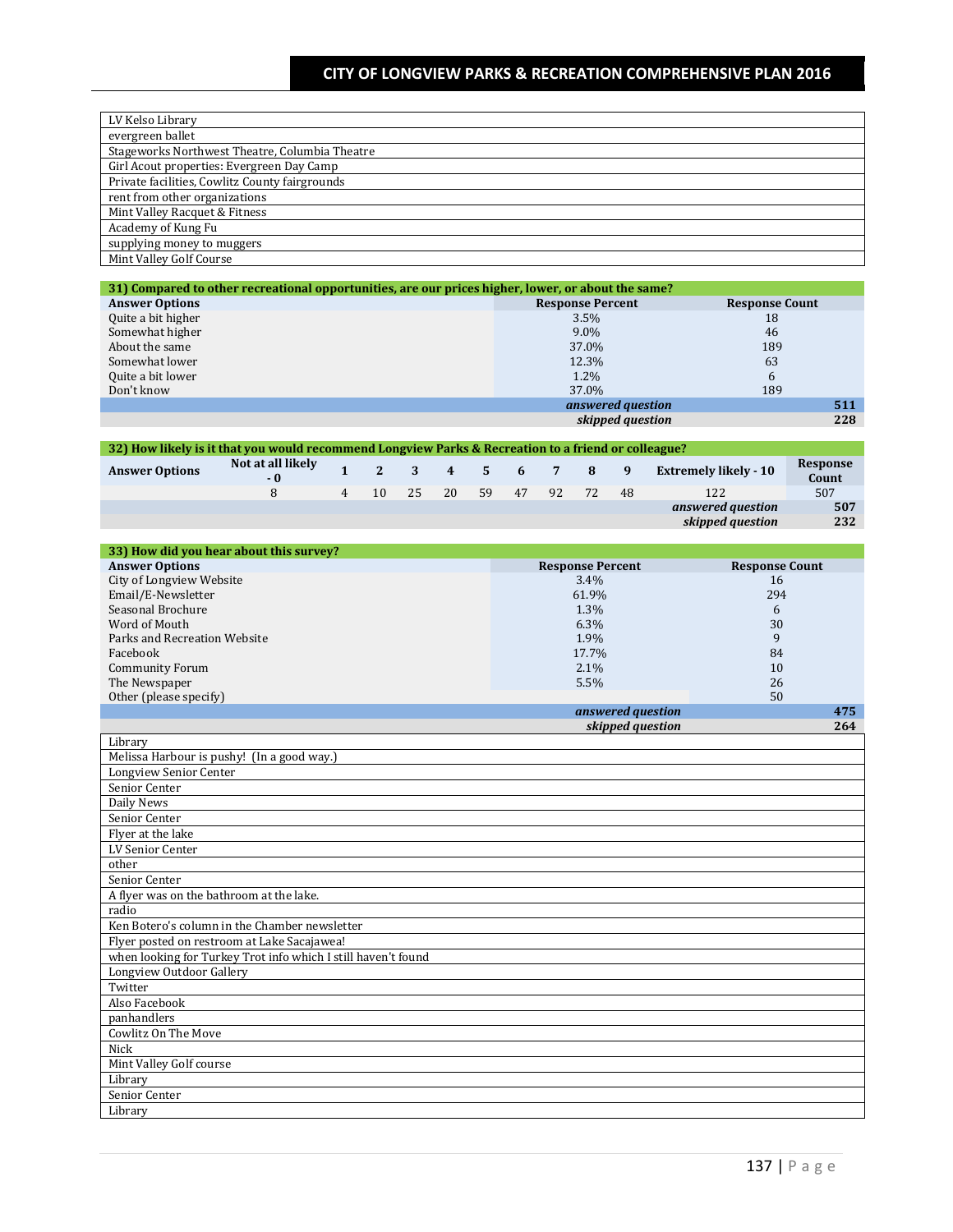| Church @ McClelland Ctr. |
|--------------------------|
| board member             |
| word of mouth            |
| Twitter                  |
| Twitter                  |
| Ten.com                  |
| tdn.com                  |
| Newspaper                |
| the daily news           |
| Tdn                      |
| TDN .com                 |
| Daily News online        |
| newspapers web site.     |
| Daily news               |
| The Daily News           |
| TDN                      |
| newspaper                |
| tdn.com                  |
| Daily news               |
| tdn.com                  |
| TDN mobile website       |
| Daily News               |
| daily news website       |
| The Daily News           |
| The Daily News           |

#### **34) Please utilize the comment section below to add any additional thoughts, ideas, or concerns you might have: (92 Responses)**

A city wide trail system for hiking and biking would benefit multiple generations.

We see the Parks and Recreation in Longview as a positive and vital force for the community. Keep up the good work.

Rebuild the jump track for the bike park so it rides nicer. It has no flow at this point.

I love you guys, keep up the amazing work! I know some people always have negative things to say, but Longview Parks and Recreation is such a bright light in the community. Keep shining! P.S. bring back that pretty Trisha girl!

Would like to see a life saving course

I see City of Longview vehicles all over, doing various jobs to keep our city clean and in good repair. They seem very capable and proactive in this work. I'd like to see a restaurant at Mint Valley Golf Course, not unlike that at Woodland's Riverside course. I believe, if done right, it would draw additional patrons to the course such that they could also enjoy the beautiful scenery. Also, we need a walking/biking trail system that avoids busy roads - we should be able to utilize the diking system we have in our city (open that which borders Mint Valley Golf Course).

Just a general comment. Our community has so much potential, that improving access to education and social activities is key in building a good community. Education is a chosen thing and many choose to live below that potential because priorities may be misplaced. You guys do a great job.

It would be great to have a County wide trail system

BATHROOMS

Senior Center should be moved to the old Elks building for better parking & more room to grow.

Please make some improvements!

lower prices would bring more people!

I think instead of dog parks - bike paths ect -- if funds are available -- how about upgrading or replacing the Longview center for seniors? That building is HOW old?

For #26-29: Live in woodland, can not vote.

I am on a fixed income so that limits what I can spend. What about starting a fruit tree park where any one can take some fruit when it gets ripe or donate that fruit to food banks?

Need larger building with parking for senior center.

Again....trails...connect them...easy and should be inexpensive to do.

Most everyone knows that any grants or perhaps other monies the department receives is not going to be free. It will cost taxpayers money at some point. It would not be good policy to overbuild or over extend community resources. Do make good use of incoming money. I don't support camping and RV areas in the city as they may encourage transients and squatters that could potentially increase the risk of more burglaries and thefts; also upgrades to bathroom facilities could have the potential to encourage people to hang around that may not be willing to look for more permanent places to go.

It would be an idea to install sharps containers or have people examining the parks in the mornings before children play on them. I get that there are homeless who may have diabetes or that it could be drug related needles. Either way, the city needs to find a way to keep the parks free of such waste.

Lots of questions are too general. Would I support... well that depends! Ask about each park, not just generic "parks" in the town. Some need upgrades, some don't. Also, lots of my answers would depend "at what cost" etc.

Glad your reaching out to the public.  $\bullet$ 

When I was walking the Lake Sacajawea paths this week at dusk, I felt the lighting was not adequate on the paths.

As I said earlier please fix the walkways in Sacajawea Park by adding more gravel. They get muddy in too many places. Also please finish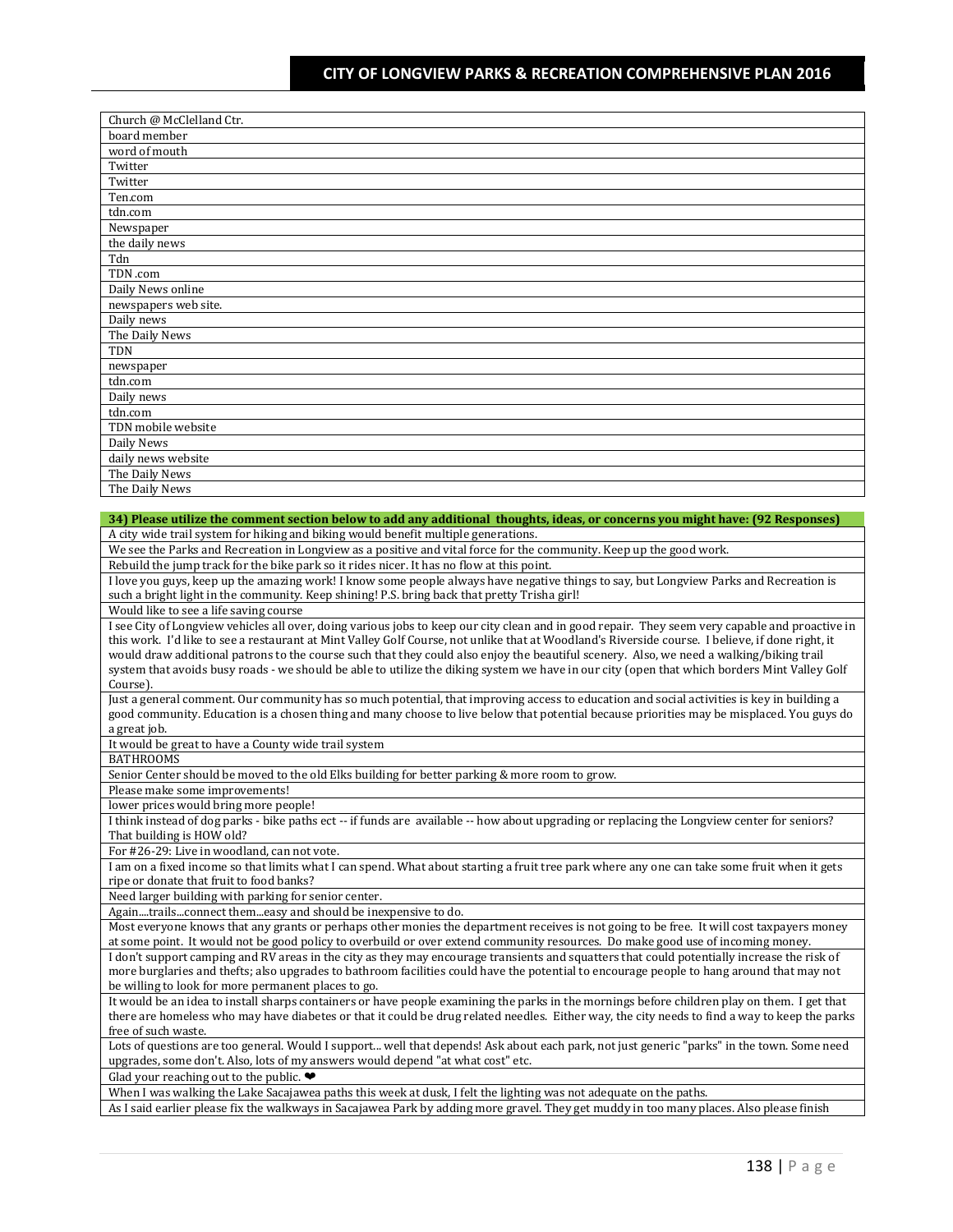| construction of the Washington way bridge! Thank you!                                                                                                                                                                                                                                      |
|--------------------------------------------------------------------------------------------------------------------------------------------------------------------------------------------------------------------------------------------------------------------------------------------|
| Because of bathrooms I don't go as often I I would like.                                                                                                                                                                                                                                   |
| Good questions                                                                                                                                                                                                                                                                             |
| like the indoor swimming sounds like a safe and fun place to be                                                                                                                                                                                                                            |
| Offer more adult enhancement programs - music, crafts, cooking.                                                                                                                                                                                                                            |
| The bathroom situation is just plain scary. I don't let me kids use them at the lake. Yuck. I know they are cleaned to the best of the abilities of                                                                                                                                        |
| the parks department employees but they are still sketchy. I appreciate the parks and recreation department and all they do to get the                                                                                                                                                     |
| community up and active and participating in healthy activities. Thank you!                                                                                                                                                                                                                |
| I live in Rainier.                                                                                                                                                                                                                                                                         |
| I think it is great that you are doing this survey and polling the public for their wishes and willingness to support different ideas. Looking<br>forward to seeing what comes of this - it would be reat if results could be communicated to the public via newsletter, newspaper, and/or |
| email.                                                                                                                                                                                                                                                                                     |
| With the exception of improving river access, I oppose acquiring land for new parks because we need to maintain and improve the ones we                                                                                                                                                    |
| have.                                                                                                                                                                                                                                                                                      |
| KEEP DOING WHAT YOUR DOING, AND MAYBE RESEARCH WHAT OTHER COMMUNITIES IN BIGGER CITIES ARE DOING FOR FRESH IDEAS                                                                                                                                                                           |
| It is hard to gauge the dollars needed with out a knowledge of your current income.                                                                                                                                                                                                        |
| A lot of people don't pick up after their dogs.                                                                                                                                                                                                                                            |
| 34 questions takes more than 10 minutes. You also had several questions that asked almost the same thing.                                                                                                                                                                                  |
| good idea goodimput                                                                                                                                                                                                                                                                        |
| Safety is a big concern in this day and age. The Rotary Spray Park is a great place but unfortunately without a fee and supervision, bad things                                                                                                                                            |
| have happened there which all of our community is aware of. Sadly, middle and upper class families are steering clear of that park now. We                                                                                                                                                 |
| are concerned for our children's safety. If the safety was to be increased, somehow and more people would choose to us it, it would also be                                                                                                                                                |
| nice if there were more sheltered areas and benches. Thank you for all that you do for our community!                                                                                                                                                                                      |
| I did not vote in the area of "Where would I want my tax dollars to go" because I am outside the city. Thank you for allowing me to fill this                                                                                                                                              |
| survey.<br>Out of City Limits fees much higher, wish they were the same costs.                                                                                                                                                                                                             |
| 18-hole disc golf course. Portland had the World Championship for disc golf because it has multiple 18-hole disc golf courses. Other cities                                                                                                                                                |
| that have 18-hole disc golf courses can bring in up to 80-90 people an event for tourism dollars at least a couple of times a year. With                                                                                                                                                   |
| registration between \$25-\$115 dollars depending on the size and coverage of the event, as well as opportunities for local business to feed,                                                                                                                                              |
| house, and provide for those visitors, there is a huge opportunity there.                                                                                                                                                                                                                  |
| A lot of Castle Rock residents also pay to participate in Longviews Recreation Program                                                                                                                                                                                                     |
| The grounds crews do a great job!                                                                                                                                                                                                                                                          |
| Kids need a place to be active, get involved on our community, and get help with homework. We need one large facility that would                                                                                                                                                           |
| accommodate familieslarger then the YMCA but lower cost or same cost with more to do                                                                                                                                                                                                       |
| The park section was hard to answer since I didn't know which parks were which and had to look them up. The issue of safety in the parks is                                                                                                                                                |
| a big concern that should be addressed.                                                                                                                                                                                                                                                    |
| more money is WASTED by the city than the fucking government<br>Thank you for conducting this survey. I appreciate you taking the time to find out what the community wants.                                                                                                               |
| Lots of things to do and not much money to work with. Tuff Job.                                                                                                                                                                                                                            |
| For question 30Other: Special Olympics                                                                                                                                                                                                                                                     |
| I live barely outside the city limits but my work and activities are inside the city. I love Longview and hope to see many improvements. Let's                                                                                                                                             |
| show our pride!                                                                                                                                                                                                                                                                            |
| Castle Rock's Bike Skills park is unbelievable. Kids and families on bikes practicing bike skills is really amazing.                                                                                                                                                                       |
| More walking/jogging/stroller friendly trails, healthy cooking classes, additional times for infant/toddler programs, additional fun run/5k's                                                                                                                                              |
| and farmers maket/festival type events that give a sense of community. We travel to Bend, Oregon a lot and one of the things I love about                                                                                                                                                  |
| that city is that it just seems healthy. There a lot of outdoor (and some indoor!) activities with trails, hiking and water sports. Some of this is                                                                                                                                        |
| because of the weather and location, but I would love to see this mindset instilled in our community! Overall, people seem happier and seem                                                                                                                                                |
| live better. Cheers to making Longview a healthier place!                                                                                                                                                                                                                                  |
| The Golf course should not rely on citizen funds, it should be kept up with the fees collected from golfers.                                                                                                                                                                               |
| Instead of hitting tax payers for more money you should seek GRANTS. Yes easier said than done but there are LOTS of taxpayers that would<br>have to pay higher property taxes who would not utilize the benefits of the parks. The parks are an "extra", something nice for Longview to   |
| have, but they are not so necessary as to increase taxes. If you can find private funding, sponsors, or grants I think that would be the best. I                                                                                                                                           |
| would rather put an increase in tax dollars to the schools the next time they have to ask for a tax increase.                                                                                                                                                                              |
| Our family loves the parks for our kids to play in. One concern we have is about hazardous, drug use, waste. We always check the                                                                                                                                                           |
| areabbefore we let them play, but are still concerned about what might be there and hidden. We support better lighting to make parks less                                                                                                                                                  |
| attractive for drug activity. We are members of the Y and wish the P and R could cooperate with them to make use of that facility for                                                                                                                                                      |
| everyone.                                                                                                                                                                                                                                                                                  |
| The city mismanages what existing resources it has. Pull in the recourses back in and regroup. Lets get our facilities up to par and make it                                                                                                                                               |
| profitable to support other facilities that might be needed or remodeled.                                                                                                                                                                                                                  |
| Special focus might be a children's program at community house                                                                                                                                                                                                                             |
| If a spay park is made, maybe it should indoors with a pool and slides, etc. to avoid the needle problem.                                                                                                                                                                                  |
| Work with partners: county, Kelso, Castle Rock, Kalama, schools on big facilities. Trails to link communities not just within city.                                                                                                                                                        |
| Thank you & Best Wishes!                                                                                                                                                                                                                                                                   |
| RV Tourism is an untaped vehicle for tax revenue for the general fund helping ease the tax burden for the citizens of Longview in addition to<br>providing a locationf to draw tourist and generate dollars for local businesses.                                                          |
| did not vote on the tax issues because I don't live in Longview and don't think it would be fair to speak to such a subject.                                                                                                                                                               |
|                                                                                                                                                                                                                                                                                            |